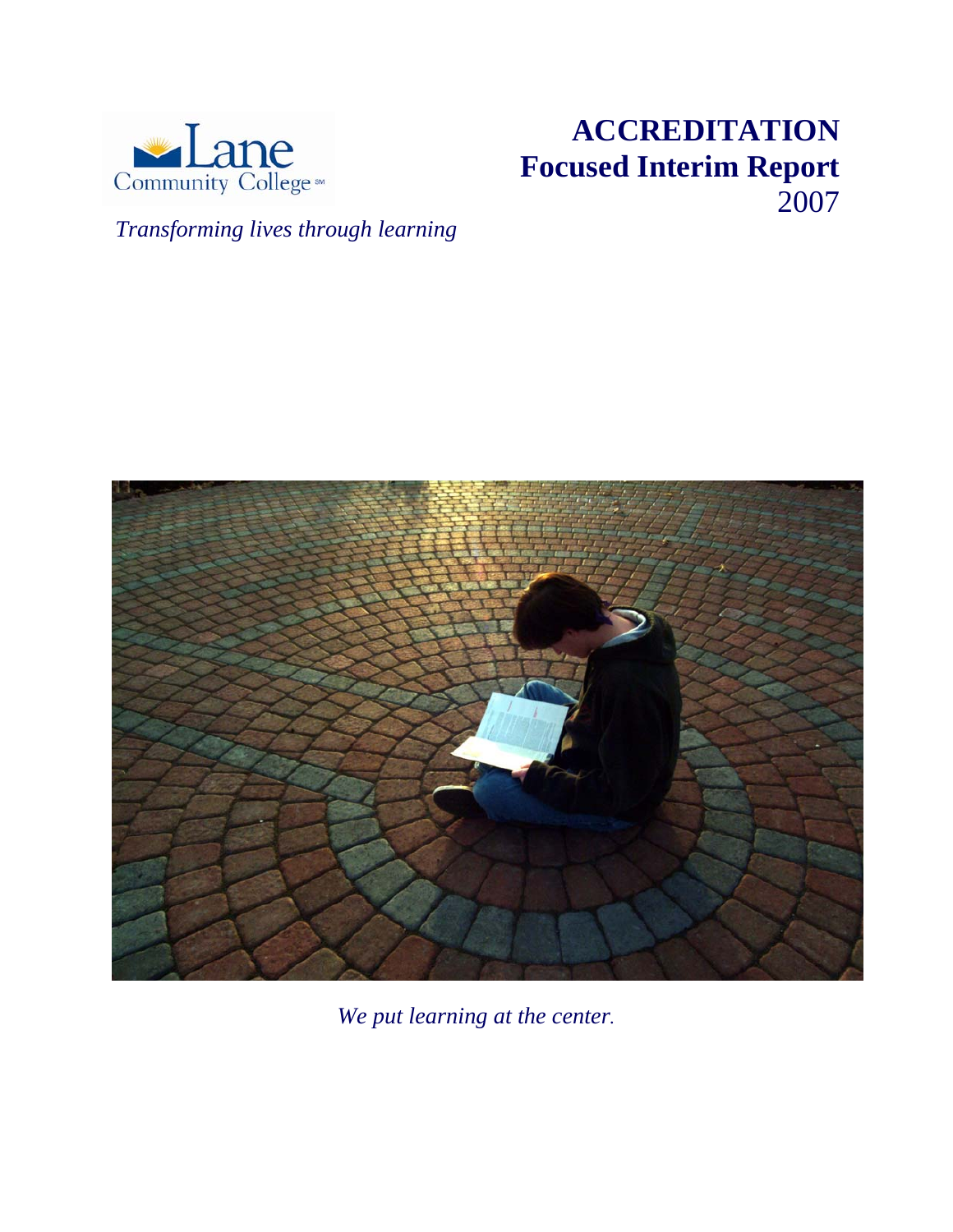lane community college focused interim report march 2007



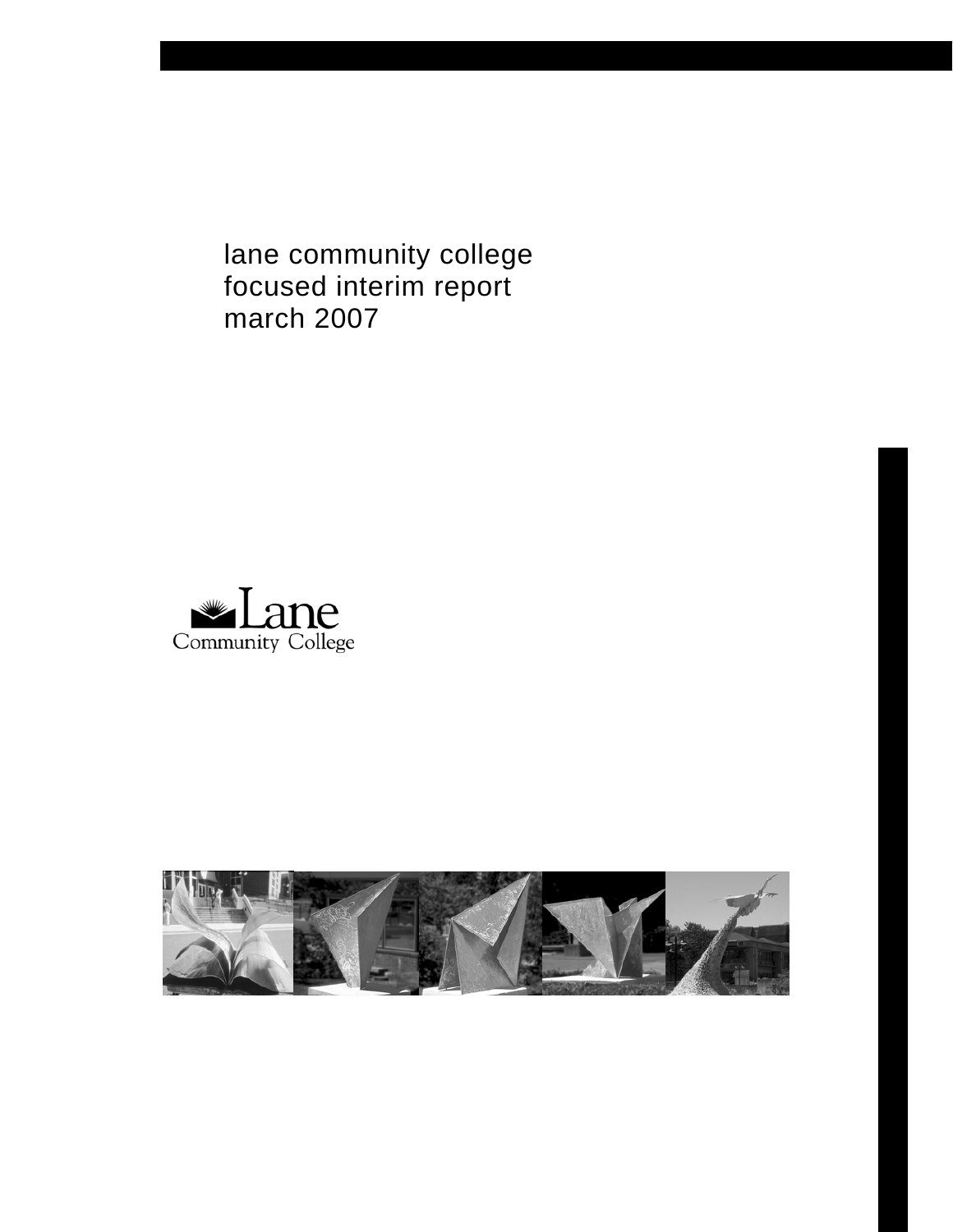# **Focused Interim Report**

### *submitted March 2007*

*to the* 

Northwest Commission on Colleges and Universities

Lane Community College 4000 East 30th Avenue Eugene, Oregon 97405 (541) 463-5301

#### **President**

Dr. Mary Spilde (541)463-5301 spildem@lanecc.edu

#### **Accreditation Liaison Officer**

Dr. Sonya Christian Associate Vice President for Instruction and Student Services (541) 463-5306 christians@lanecc.edu

#### **Authors:**

Mary Brau (541) 463-5580 braum@lanecc.edu

Dr. Sarah Ulerick (541) 463-5450 ulreicks@lanecc.edu

#### **Coordinating Team:**

Mary Brau, Dr. Susan Carkin, Dr. Sonya Christian, Dr. Patrick Lanning, Michael Levick, Cathy Lindsley, Don McNair, Dr. Craig Taylor, Dr. Sarah Ulerick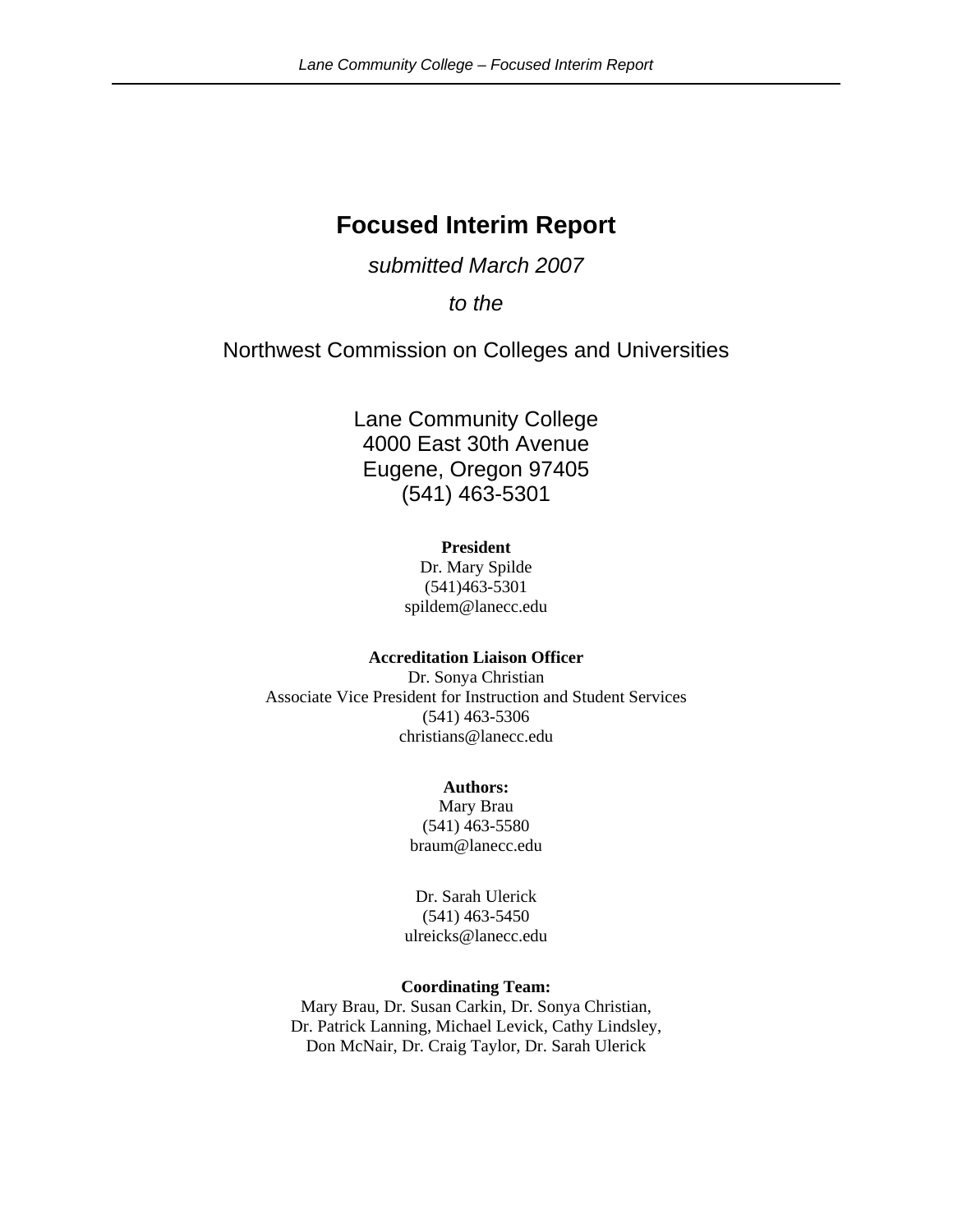# *Table of Contents*

| Identifying programs and key course sequences to be assessed 4         |  |
|------------------------------------------------------------------------|--|
|                                                                        |  |
|                                                                        |  |
|                                                                        |  |
|                                                                        |  |
|                                                                        |  |
|                                                                        |  |
|                                                                        |  |
|                                                                        |  |
|                                                                        |  |
|                                                                        |  |
|                                                                        |  |
|                                                                        |  |
| Appendix A. Policy: Continuous improvement of the educational programA |  |
|                                                                        |  |
| Appendix C. Creating a culture of assessment: the A-Team's missionC    |  |
| Appendix D. CTECC program review and VP review schedule D              |  |
|                                                                        |  |
|                                                                        |  |
|                                                                        |  |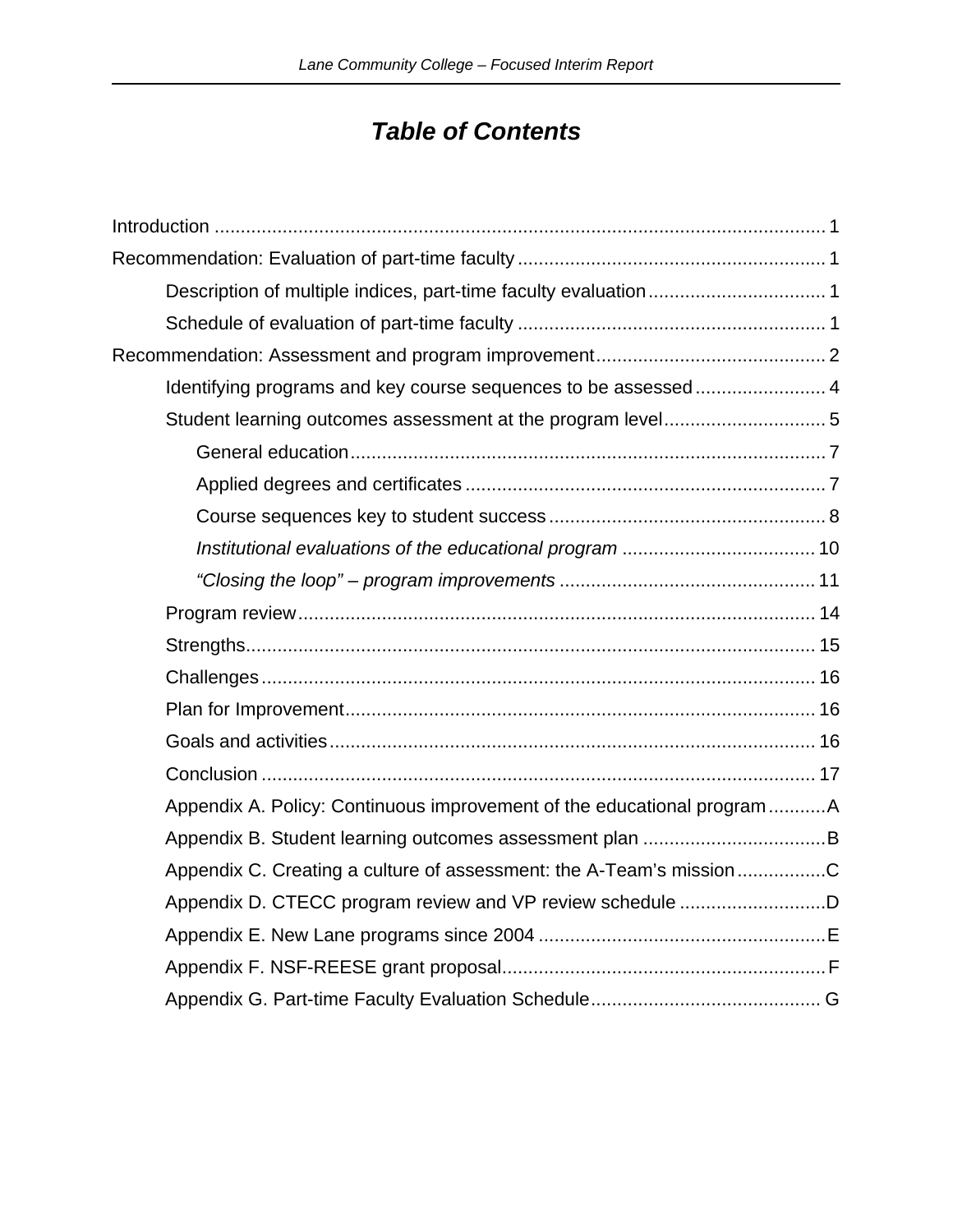### Acronyms

| A&P              | Anatomy and Physiology                                                              |
|------------------|-------------------------------------------------------------------------------------|
| <b>AAOT</b>      | Associate of Arts Oregon Transfer degree                                            |
| AAS              | Associate of Applied Science degree                                                 |
| <b>ACF</b>       | <b>American Culinary Federation</b>                                                 |
| <b>AGS</b>       | Associate of General Studies degree                                                 |
| AS               | Associate of Science degree                                                         |
| ASOT-Bus         | Associate of Science Oregon Transfer - Business degree                              |
| BI               | Biology course prefix                                                               |
| <b>BioBonds</b>  | Learning community, BI 112 and CH 112, prerequisite to A&P                          |
| <b>BS</b>        | <b>Bachelor of Science degree</b>                                                   |
| <b>CCLA</b>      | Community College Learning Assessment of the<br><b>Council for Aid to Education</b> |
| <b>CCSSE</b>     | <b>Community College Survey of Student Engagement</b>                               |
| <b>CH</b>        | Chemistry course prefix                                                             |
| <b>CTECC</b>     | <b>Career Technical Education Coordinating Committee</b>                            |
| <b>EKG</b>       | Electrocardiogram                                                                   |
| <b>ENGR</b>      | Engineering course prefix                                                           |
| <b>IIRAP</b>     | Institutional Research, Assessment & Planning office                                |
| <b>MOA</b>       | <b>Medical Office Assistant</b>                                                     |
| <b>MTH</b>       | Mathematics course prefix                                                           |
| <b>NCLEX</b>     | National Council Licensure Exam (nursing)                                           |
| <b>NSF-REESE</b> | National Science Foundation -<br>Research and Evaluation in Science and Engineering |
| <b>OCNE</b>      | Oregon Consortium for Nursing Education                                             |
| <b>OHSU</b>      | <b>Oregon Health Sciences University</b>                                            |
| <b>OISS</b>      | <b>Office of Instruction and Student Services</b>                                   |
| OSU              | <b>Oregon State University</b>                                                      |
| <b>OTM</b>       | Oregon Transfer Module                                                              |
| <b>RN</b>        | <b>Registered Nurse</b>                                                             |
| <b>SAGA</b>      | <b>Success and Goal Attainment committee</b>                                        |
| <b>SES</b>       | Supervisor Evaluation Sheet (for cooperative education)                             |
| <b>WR</b>        | Writing course prefix                                                               |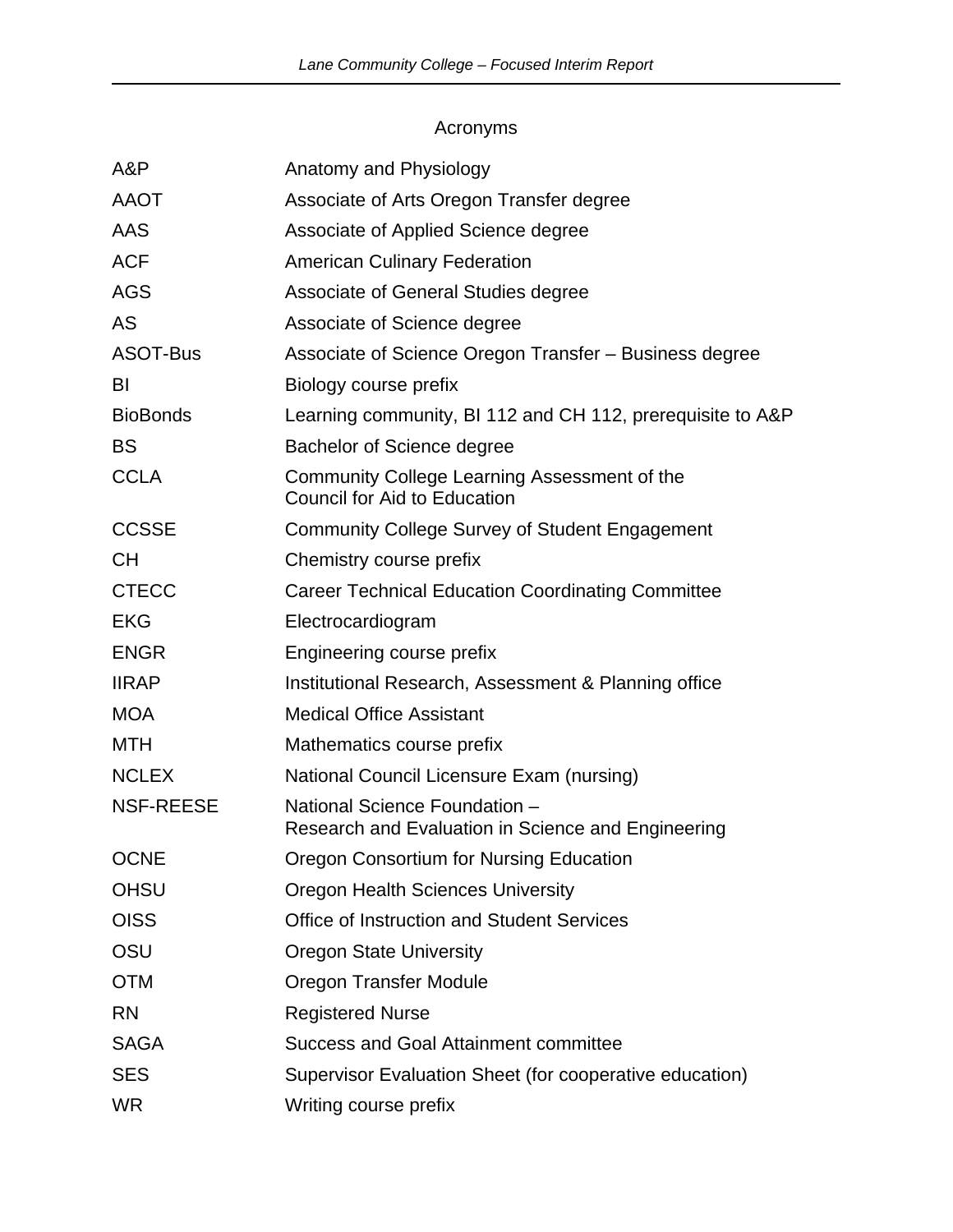# <span id="page-5-0"></span>**Introduction**

In October 2004, an evaluation committee of the Northwest Commission on Colleges and Universities reviewed the Lane Community College (Lane) self-study, conducted a site visit, and made recommendations. This focused interim report details improvements the college has made in response to the Commission's two recommendations.

# **Recommendation: Evaluation of part-time faculty**

*1. While the committee found evidence that full time faculty are evaluated in a manner that meets Policy 4.1, this practice does not consistently extend to the part time faculty. The Committee recommends that the College implement evaluation of part-time faculty throughout the college at least once within each five year period of service and that the evaluation consistently employ multiple indices. (Policy 4.1)* 

*—NWCCU Comprehensive Evaluation, Lane Community College, October 6-8, 2004* 

When Lane conducted its self-study in 2004, individual departments performed and tracked parttime faculty evaluations independently, using multiple indices and a standardized protocol for evaluating part-time faculty. However, there was no centralized mechanism to track and monitor evaluations. In response to the NWCCU recommendation, Lane's Office of Instruction and Student Services (OISS) developed centralized systems for tracking and monitoring formal, consistent evaluations of part-time faculty (Appendix G).

## *Description of multiple indices, part-time faculty evaluation*

Lane now requires consistent evaluation indices of part-time faculty: student course evaluations, manager observation, and self evaluation or portfolio. A manager and part-time faculty member may also agree upon indices such as peer observation or other choices.

## *Schedule of evaluation of part-time faculty*

Lane's system defines a schedule of part-time faculty evaluation during: 1) first term of employment, 2) a term before earning seniority, usually during the seventh term of employment if within a three-year period, and 3) every fifth year thereafter. Division offices maintain completed part-time faculty evaluation schedules and tracking reports, and a grid showing the schedule for all part-time evaluations is available in the evidence binder.

Lane's administrative software maintains the tracking and monitoring system, which also serves as a planning tool for projecting due dates. To initiate use of the system, Information Technology staff provided training during the 2005/06 academic year, and Lane fully implemented the system during 2006/07.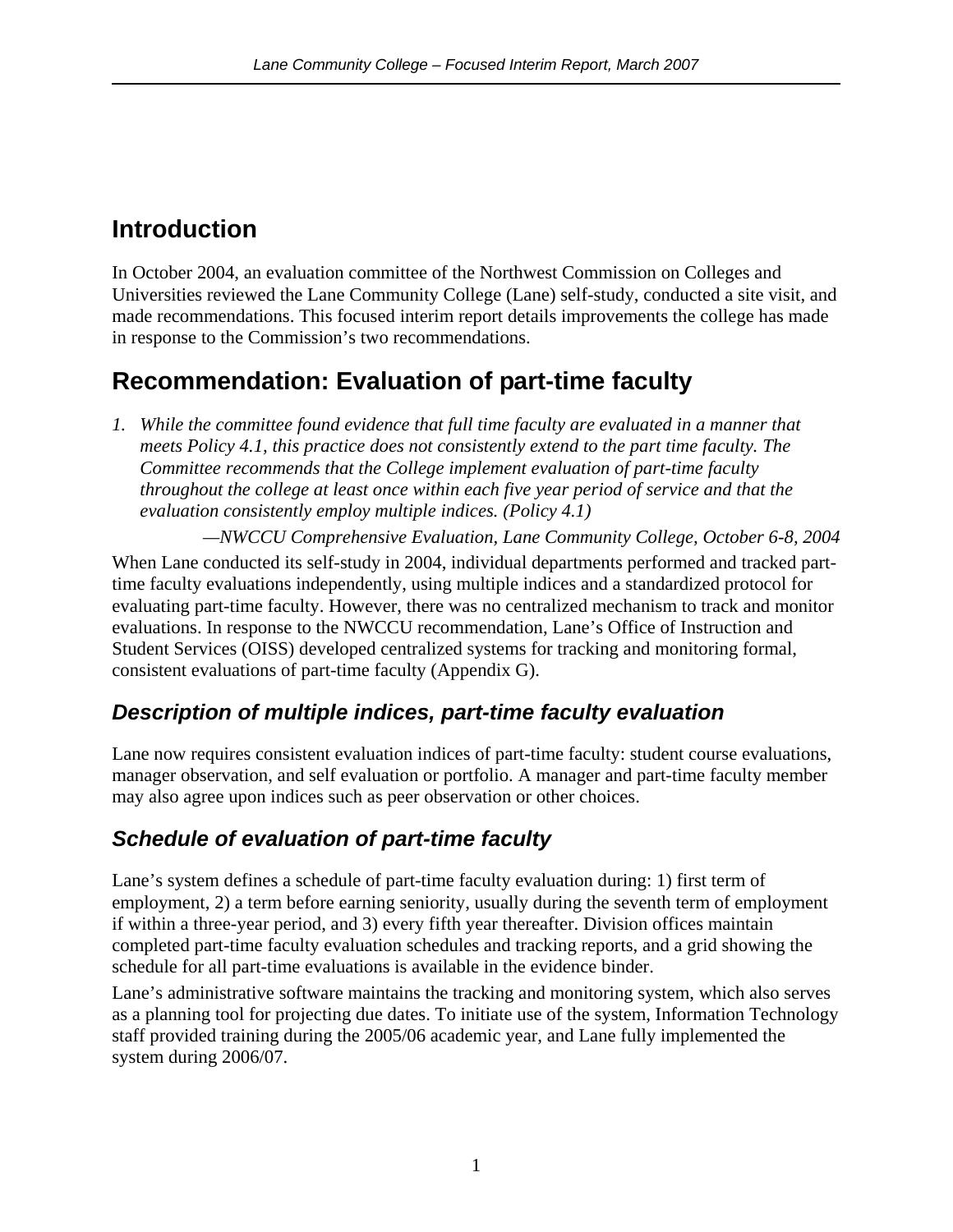<span id="page-6-0"></span>

*Figure 1. Assessment Framework* 

# **Recommendation: Assessment and program improvement**

*2. The assessment of program and course outcomes is inconsistent across the college. The committee recommends that Lane Community College evaluate the effectiveness of the educational program in terms of the change it brings about in students and make improvements in the programs as dictated by the assessment process. (Policy 2.2)* 

*—NWCCU Comprehensive Evaluation, Lane Community College, October 6-8, 2004* 

Before 2004 many Lane faculty used assessments of learning, conducted analyses of course and program effectiveness, and made improvements based on those analyses. Although Lane faculty also participated in a variety of assessment activities at the program level, assessment of student learning outcomes was inconsistent across the college. Evaluators noted that specialized accreditation agencies or advisory committees, rather than consistent Lane procedures, provided the stimulus for learning assessments in career technical programs. Some of Lane's transfer disciplines had implemented successful assessment projects and curriculum improvement efforts, but not consistently across the college.

This report describes Lane's progress developing continuous improvement cycles, including 1) assessments focused on student learning outcomes of transfer degrees, career technical programs, and course sequences key to student success, 2) curriculum revisions dictated by the assessment process to "close the loop" and 3) comprehensive program review.

Figure 1 shows Lane's framework for assessing learning, with four types of assessment data serving different purposes key to evaluating the educational program:

*Class-based assessment* (Figure 1, bottom left quadrant) provides feedback to faculty and individual students about learning. Typical assessment tools include quizzes, problem sets, exams, essays, term papers, class presentations, projects, group work, portfolios, and informal classroom assessment techniques including self-assessments. Class-based feedback is used to improve individual student learning and to improve instruction. Results of class assessments are sometimes aggregated for assessing student learning outcomes at the program level.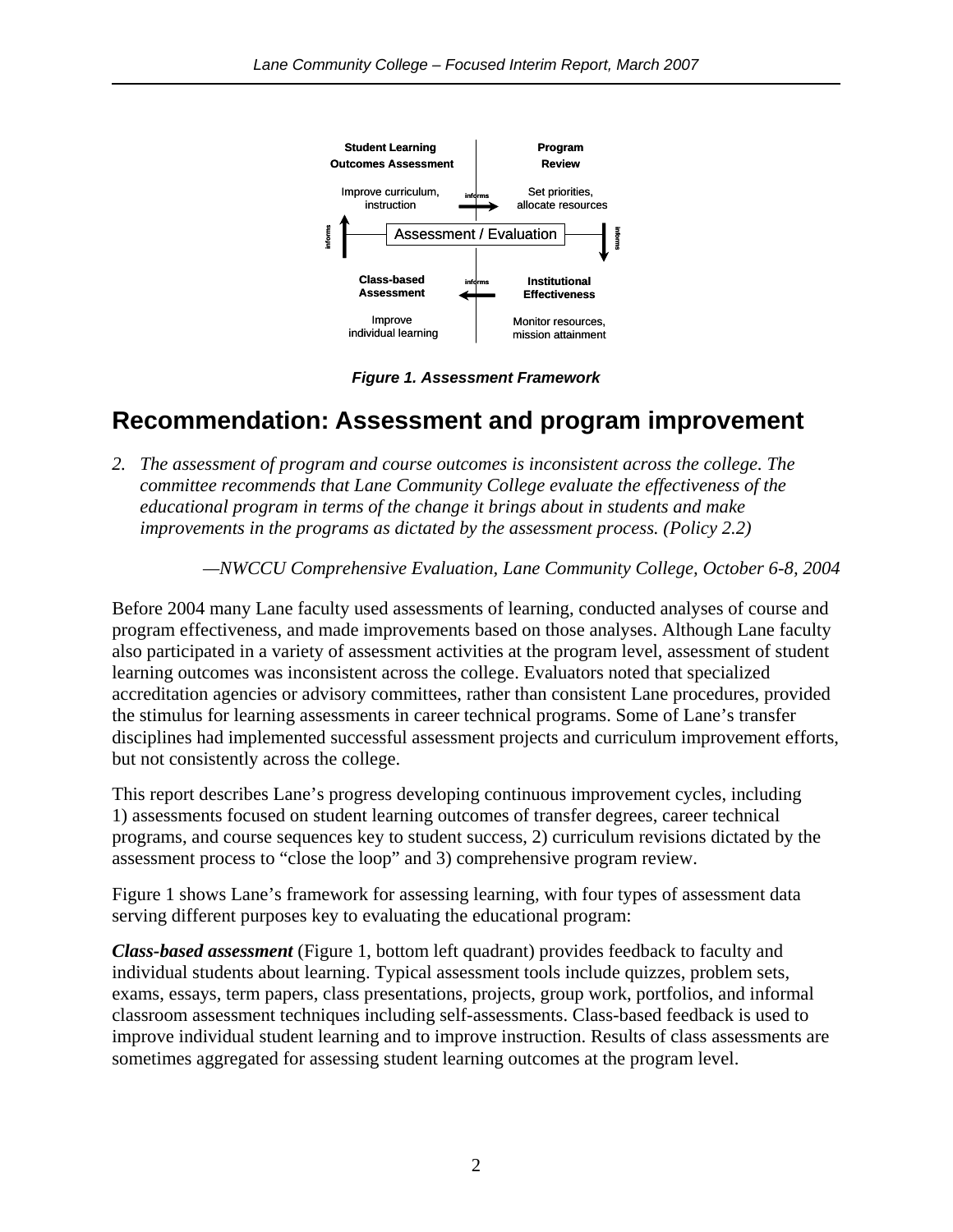*Student learning outcomes assessment* (Figure 1, top left quadrant) is a continuous process aimed at understanding and improving student learning at the program level. It answers the question, "How well have students learned what we expect them to learn?" The results are then applied by faculty and other stakeholders to determine how well students are achieving the outcomes of a program or defined set of courses and used in making decisions about improving the curriculum. Assessment tools include both direct assessments of learning in cognitive, affective and kinesthetic outcomes (externally validated exams, licensure exams, common exams or embedded questions, capstone projects, juried performances, portfolios of student work) and indirect assessments (exit interviews, surveys of alumni, surveys of employers). Student learning outcomes assessment provides data about learning in:

- General education in transfer degrees and the Oregon Transfer Module.
- Career technical certificates and degrees.
- Non-credit career training and pre-licensing curricula.
- Developmental course sequences key to student success.
- Other sequences of instruction .

Lane identifies and publishes expected learning outcomes for each of its degree and certificate programs. Through regular and systematic assessment, Lane will continue to demonstrate that students who complete programs, no matter where or how they are offered, achieve these outcomes.

*Program review* (Figure 1, top right quadrant) at Lane has occurred in two forms:

- 1. On a three-year cycle, the Career Technical Education Coordinating Committee (CTECC) reviews the work of each program and its advisory committee. Program coordinators and division managers submit written reports to the CTECC and present their findings to the committee for feedback and guidance for improvement. Through strengthening the advisory committee relationship, the CTECC supports continuous program improvement. In addition to the committee's review cycle, the Vice President for Instruction and Student Services reviews each program (Appendix D) and interviews the program coordinators and managers at the midpoint between CTECC reviews, providing additional emphasis on program improvement.
- 2. Annual unit planning has involved all faculty and staff in reviewing program data on student retention and course success data, transfer rates, licensure rates, and employment placement rates; and in creating unit initiatives for program improvements. Each unit requests funding of initiatives through budget planning documents that are reviewed by OISS and various funding committees of the college.

Lane is considering a new four-year cycle of program review, a periodic, comprehensive peerreview of all academic and co-curricular programs. This type of program review answers the question, "How effectively is the program meeting the needs of students, the college, and the community?" The purposes of such program review are to improve programs by identifying strengths and challenges, setting priorities, planning for change, and informing decisions about resource allocation. Assessment of student learning outcomes is a central component of such comprehensive program review. Faculty, staff and managers actively participate in gathering and analyzing program review data, and planning and evaluating educational programs. Program review requires multiple sources of data to evaluate the program's use of human, physical, and financial resources. If adopted, the new program review process will be conducted every four years in units responsible for academic credit programs and courses, non-credit programs that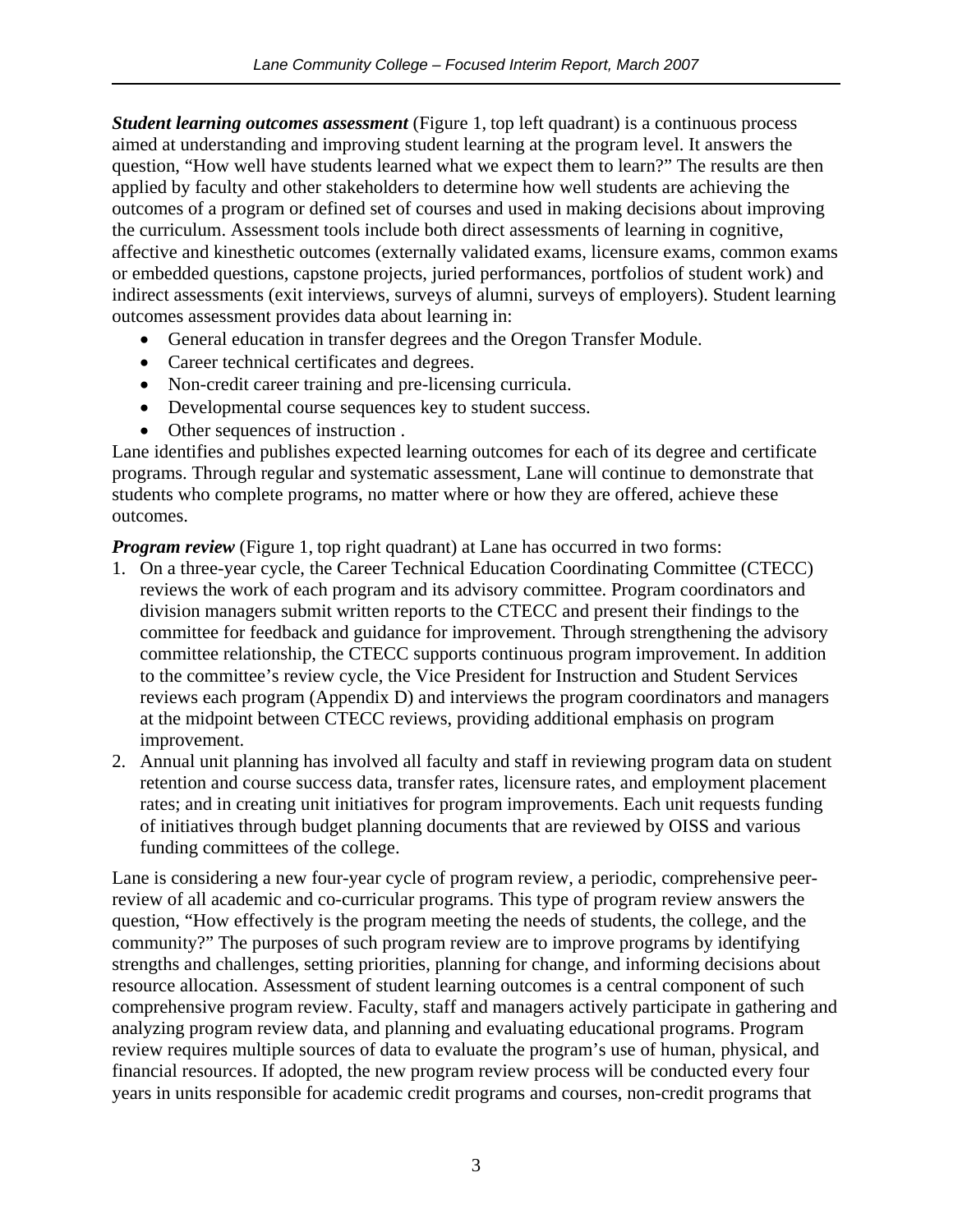<span id="page-8-0"></span>

*Figure 2. Degrees Awarded by Type* 

provide career training or basic skills development, co-curricular student services, and the library.

*Institutional effectiveness* (Figure 1, bottom right quadrant) information provides feedback to our many interested stakeholders about how well Lane achieves its mission. Direct assessments of student learning are conducted at the institutional level through random sampling of students to monitor effectiveness of the educational program. Typical data also includes "proxy" or indirect measures of success: graduation rates, time to graduation, transfer or employment rates of graduates, student satisfaction and employer satisfaction, and other benchmarks that identify trends over time. Results of these measures generate meaningful conversations about effectiveness of the educational program.

The bottom two quadrants of Figure 1 (class-based assessments and institutional effectiveness) represent Lane's assessment strengths in 2004. Lane's 2004 assessment efforts were exemplary in class-based assessments of learning, fostering improvement of individual student learning; Lane also had consistent, exemplary institutional effectiveness measures to monitor the educational program as a whole. The top right quadrant (program review) had been in place for many years through CTECC review, and unit planning was in its first iteration. However, Lane's student learning outcomes assessment efforts, represented by the top left quadrant, were inconsistent in transfer disciplines that support general education.

To address these inconsistencies systematically, the college chartered an Assessment Team to support the development of a culture of assessment (Appendix C), adopted a plan for assessing student learning outcomes at the program level (Appendix B), and drafted a policy on continuous improvement of the educational program (Appendix A) that codifies and improves upon existing practices.

## *Identifying programs and key course sequences to be assessed*

Consistent with its mission as a comprehensive community college, Lane awards four transfer degrees: Associate of Arts Oregon Transfer (AAOT), Associate of General Studies (AGS), Associate of Science (AS), a new Associate of Science Oregon Transfer-Business (ASOT-Business) degree, the new statewide Oregon Transfer Module, 36 applied degrees (AAS), and 30 certificates of completion.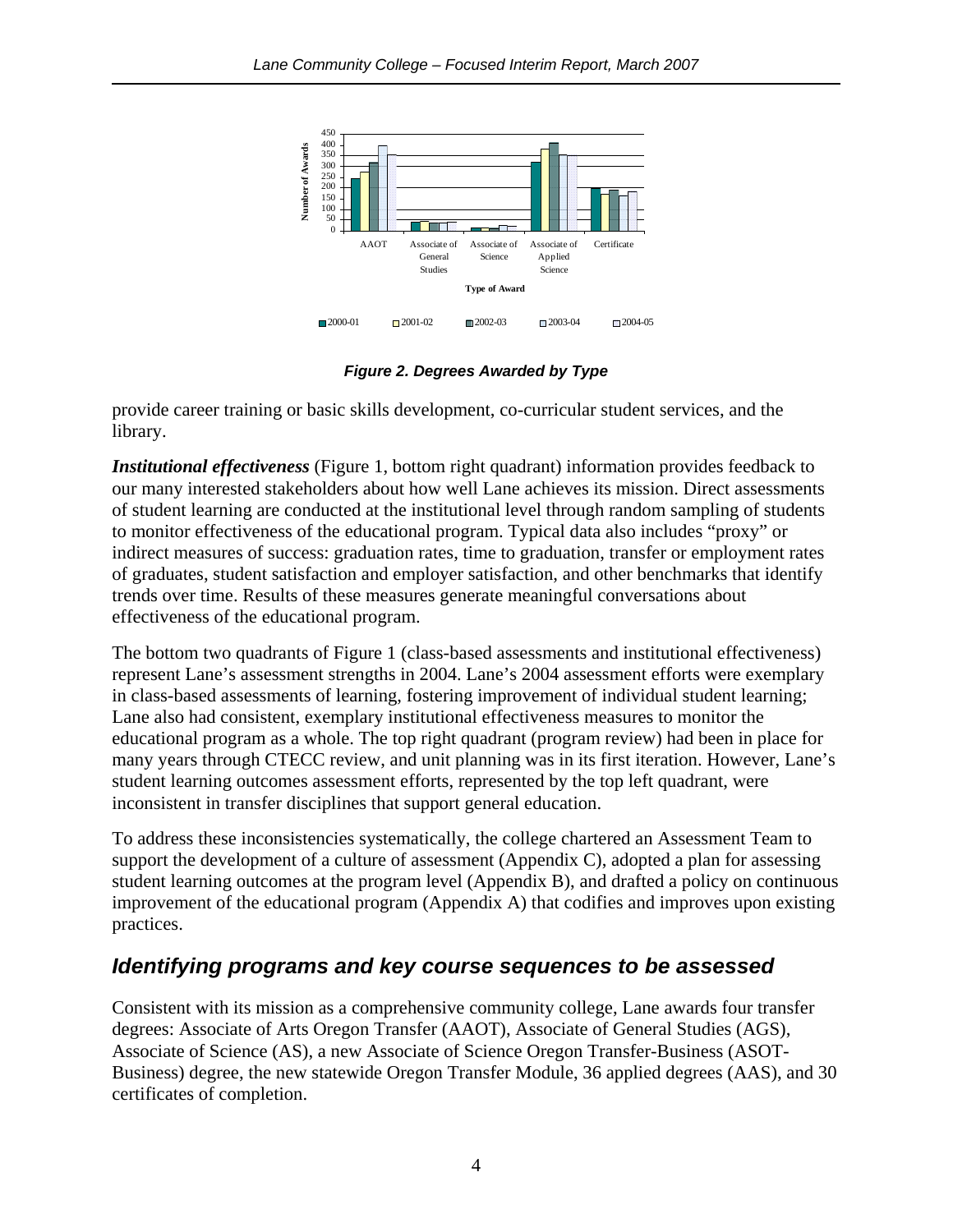<span id="page-9-0"></span>Lane has focused its systematic student learning outcomes assessment efforts keeping in mind these relevant points:

- 1. AAOT, AAS and applied certificates comprise 95 percent of awards (751 of the total of 790 awards in 2006, in Figure 2), and AGS and AS account for about 5 percent of awards. Lane thus has focused on effectiveness of AAOT, AAS and certificates as representative of the educational program.
	- For the AAOT, Lane's core abilities define general education student learning outcomes to assess at the program level. For this reason, within Lane's AAOT, assessment efforts have focused on core abilities of critical thinking and communication, skills developed across general education courses.
	- For AAS degrees, specific program outcomes are published and assessed.
- 2. Lane's mission includes foundational academic, language and life skills development, in addition to career technical and transfer programs. Like community college students nation-wide,<sup>[1](#page-9-1)</sup> many Lane students do not complete degrees, instead transferring coursework directly to other institutions, or discontinuing studies to enter the workforce. Approximately 41 percent of Lane's credit students indicated their educational goal at college entrance in 2005 was "to take classes," 46 percent indicated they planned to complete a degree or certificate, and approximately 11 percent indicated their major was undecided. To evaluate effectiveness of the educational program in terms of change brought about in non-degree students, Lane has focused on key course sequences in developmental coursework, required writing courses, math courses, and other mid-program course sequences.

### *Student learning outcomes assessment at the program level*

College leadership has been especially aware of two conditions at Lane influencing planning for consistent assessment efforts:

- a need for student learning outcomes assessments to be integrated into planning and improvement processes, rather than being separate activities that create more work for faculty and managers, and
- an opportunity to model assessment processes on those used by career technical programs, in which faculty have long histories using assessment results to revise and improve curriculum.

These factors and recognition of wide variations in assessment expertise and practices among faculty and managers led to the use of a flexible framework and guide developed by Peggy Maki. Maki describes this framework as a process of inquiry, based on internal motivation and institutional curiosity: "Institutional curiosity seeks answers to questions about which students learn, what they learn, how well they learn, when they learn, and explores how pedagogies and educational experiences develop and foster student learning."<sup>[2](#page-9-2)</sup>

Lane's student learning outcomes assessment processes begin with the question, "Are these the right outcomes, or should students be learning something else?" This "double loop"<sup>[3](#page-9-3)</sup> reflective practice requires analysis of complex factors driving curricular decisions, including but not

1

<sup>&</sup>lt;sup>1</sup> Bers, T. (Summer 2004). Assessment at the Program Level. Developing and implementing assessment of student learning outcomes. New Directions for Community Colleges, No. 126.

<sup>&</sup>lt;sup>2</sup> Maki, Peggy. (January 2002). Developing an Assessment Plan to Learn About Student Learning. Journal of Academic Librarianship.

<span id="page-9-3"></span><span id="page-9-2"></span><span id="page-9-1"></span> $3$  Argyris, C., & Schön, D. (1978). Organisational learning: a theory of action perspective. Reading, Mass: Addison Wesley.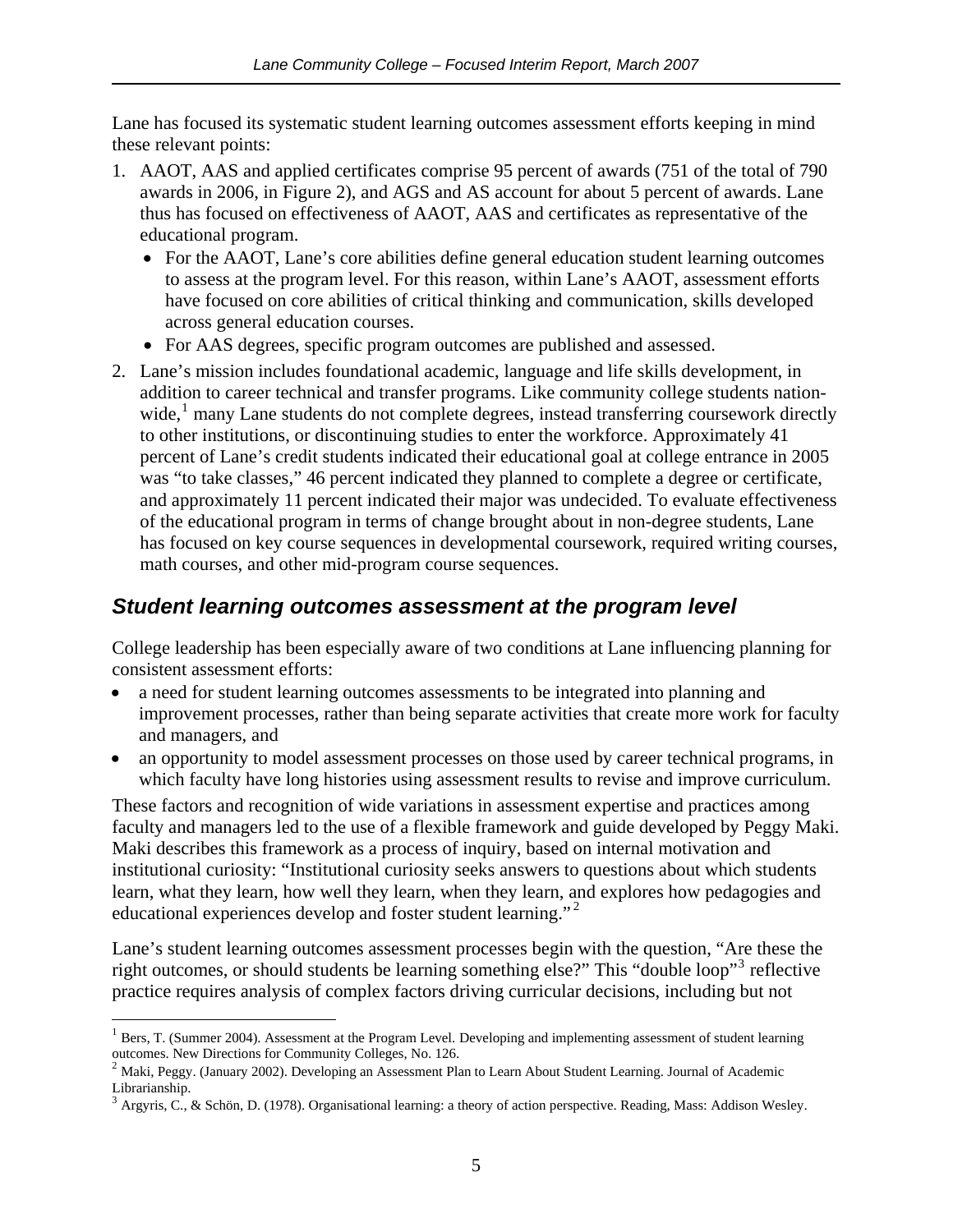| Core<br>ability                              | Communicate effectively                                                                                                                                                                                                                                                                                                                                                                                                                                                                                                                                                                                                                                                                                                                                                                                                                                                                                                                                                                                                                                                    | Think critically and solve problems<br>effectively                            |  |  |  |  |  |  |
|----------------------------------------------|----------------------------------------------------------------------------------------------------------------------------------------------------------------------------------------------------------------------------------------------------------------------------------------------------------------------------------------------------------------------------------------------------------------------------------------------------------------------------------------------------------------------------------------------------------------------------------------------------------------------------------------------------------------------------------------------------------------------------------------------------------------------------------------------------------------------------------------------------------------------------------------------------------------------------------------------------------------------------------------------------------------------------------------------------------------------------|-------------------------------------------------------------------------------|--|--|--|--|--|--|
| Division                                     |                                                                                                                                                                                                                                                                                                                                                                                                                                                                                                                                                                                                                                                                                                                                                                                                                                                                                                                                                                                                                                                                            |                                                                               |  |  |  |  |  |  |
| Language,<br>Literature and<br>Communication | Speech study, 2006 - SP 100 and SP 111 - Map courses to core ability of<br>communication; identify targeted behaviors and develop written pretest; develop<br>criteria and a standard measurement scale of oral outcomes for critique instruments;<br>develop a standard post-test or embedded questions for finals; establish guidelines<br>for monitoring, administering, and disseminating assessment results.<br>Writing surveys, 2006, 2007.<br>The composition program adopted outcomes (see writing course outlines) and a<br>common outcome has been incorporated on all approved outlines for 100-level<br>literature courses: "Students will be able to distinguish between connotation and<br>denotation and demonstrate how the connotative language helps shape major points<br>of the piece (poem, story, play)."<br>Film assessment plan completed, 2006.                                                                                                                                                                                                   |                                                                               |  |  |  |  |  |  |
| <b>Mathematics</b>                           | MTH 111, 2006 - Developed assessment plan and instruments for core abilities in<br>mathematics.                                                                                                                                                                                                                                                                                                                                                                                                                                                                                                                                                                                                                                                                                                                                                                                                                                                                                                                                                                            |                                                                               |  |  |  |  |  |  |
| Health                                       | Drafted common course objectives, 2006/07:<br>Utilize critical thinking skills in relation to physical, psychological, emotional,<br>intellectual, environmental, occupational and spiritual health.<br>Increased understanding of the underlying reasons for personal behaviors and<br>$\bullet$<br>how they contribute positively or negatively to individual and community health.<br>Knowledge and application of preventive health practices (the "precautionary<br>$\bullet$<br>principle") for the improvement of self and community.<br>Increased use of health promotion strategies to attain self actualization.<br>$\bullet$<br>Ability to use technology to obtain both accurate and varied information about<br>$\bullet$<br>social, political and global issues related to one's health.<br>Ability to understand diverse perspectives and the socialization processes that<br>lead to differences in health equity and outcomes.<br>Understanding of the connection between human health and the health of our<br>$\bullet$<br>planet's ecological systems. |                                                                               |  |  |  |  |  |  |
| Arts                                         | Art course objectives developed to<br>support communication core ability.                                                                                                                                                                                                                                                                                                                                                                                                                                                                                                                                                                                                                                                                                                                                                                                                                                                                                                                                                                                                  | Art course objectives developed to<br>support critical thinking core ability. |  |  |  |  |  |  |
| <b>Social Science</b>                        | Surveyed faculty on core abilities, 2006. Developed assessment plan and<br>instruments for core abilities in social science, tying discipline level assessment to<br>critical thinking, communication core competencies in the AAOT, and integrating<br>course materials into individual experiences and perspectives. Faculty from<br>Psychology, Geography, History, Philosophy and Religion worked to design course-<br>level outcomes, assessment rubrics and/or student surveys to begin evaluating<br>assessment in social science.                                                                                                                                                                                                                                                                                                                                                                                                                                                                                                                                  |                                                                               |  |  |  |  |  |  |
| Cooperative                                  | Supervisor Evaluation of Student (SES) data entry and analysis, 2006/07.                                                                                                                                                                                                                                                                                                                                                                                                                                                                                                                                                                                                                                                                                                                                                                                                                                                                                                                                                                                                   |                                                                               |  |  |  |  |  |  |
| Education                                    | Rubric for employers, 2007/08.                                                                                                                                                                                                                                                                                                                                                                                                                                                                                                                                                                                                                                                                                                                                                                                                                                                                                                                                                                                                                                             |                                                                               |  |  |  |  |  |  |

### *Figure 3. Summary of core abilities assessment work*

limited to student learning gaps or gains. For example, to articulate transfer courses with baccalaureate institutions' four-credit courses, faculty in the arts, letters, and social science disciplines revised three credit courses to four credits by increasing breadth and depth of course outcomes. Recognition and analysis of such external factors is a dominant theme in decisions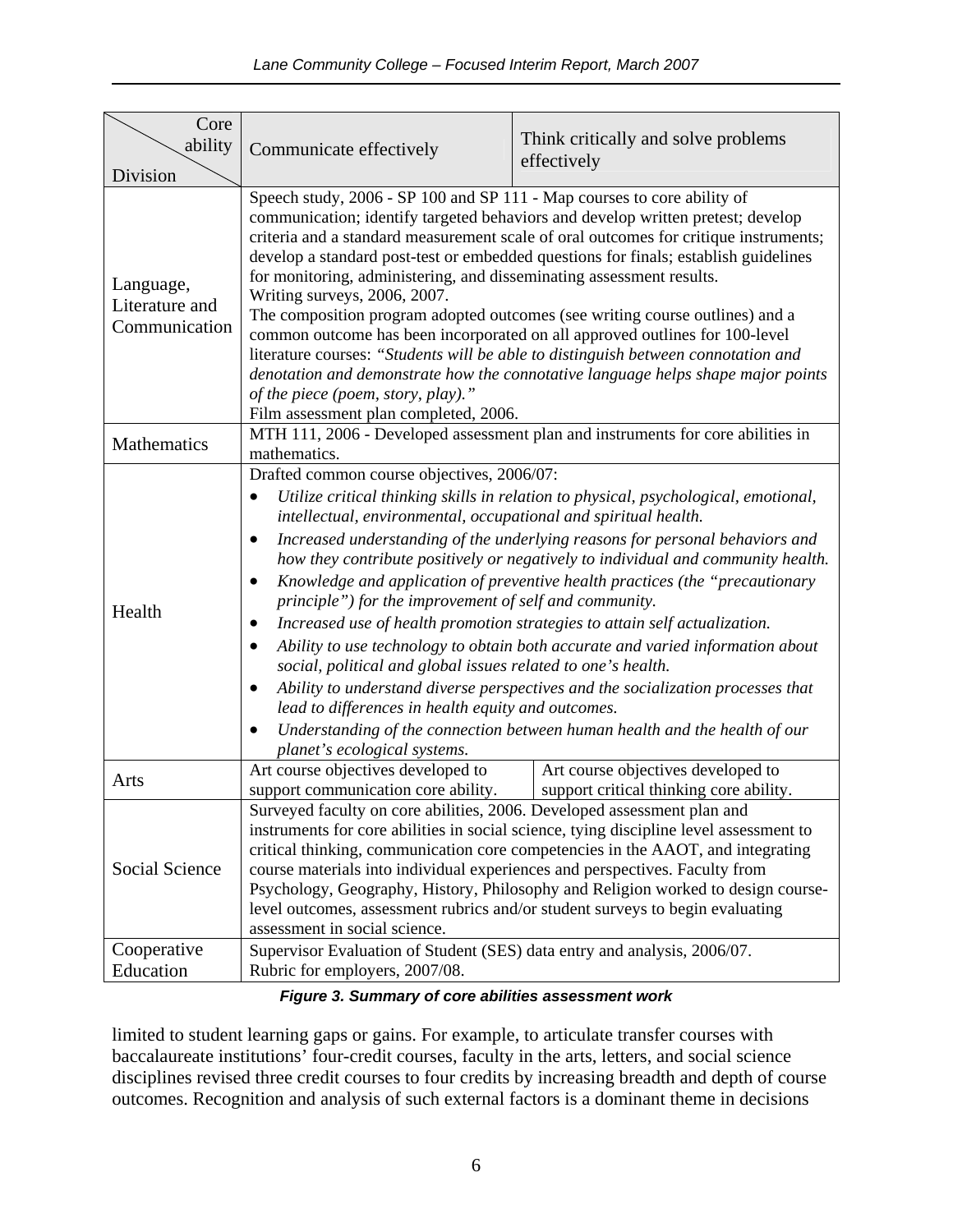<span id="page-11-0"></span>about curricular change at Lane. Annual program review and curricular change summary reports are available on Lane's Assessment of Learning website.

### **General education**

Lane publishes general education outcomes (page 38, 2006/07 catalog), with four core abilities summarized below. Figure 3 summarizes core abilities outcomes assessment efforts.

### **Lane's Core Abilities**

- 1. Communicate effectively
- 2. Think critically and solve problems effectively
- 3. Increase understanding of the relationship between self and community, including selfawareness, personal responsibility, and the development of cultural competence
- 4. Explore academic disciplines

General education assessment is built around Lane's core abilities. Disciplines represented in Figure 3 have focused on establishing course outcomes that implicitly that support Lane's core abilities. Initial efforts across the college have concentrated on mapping courses to two core abilities, to communicate effectively and think critically/solve problems. Completion of an AAOT implies that students have met general education core abilities by meeting all the degree requirements, including foundational skills, introduction to the disciplines, the ethnic/gender/ cultural diversity requirement, and electives (see catalog, page 41).

Discipline-based assessments are a decentralized way of assessing core abilities, giving faculty the greatest ownership of results, the greatest motivation to examine whether students who graduate have achieved core abilities of critical thinking and communication, and empowerment to use evidence about learning to improve curriculum. For example,

*There is no power greater than a community discovering what it cares about.* 

*– Margaret Wheatley*

Social Science assessment work has begun with faculty in the disciplines of psychology, geography, history, philosophy and religion, disciplines representing approximately 41 percent of the courses students may take to fulfill AAOT social science requirements. This sizable sample provides crucial information to the faculty on how well students are meeting Lane's core abilities, but there is significantly more work to be done explicitly assessing general education outcomes, as reflected in this report's plan for improvement.

## **Applied degrees and certificates**

Lane publishes student learning outcomes for applied degree and certificate programs (pages 69- 122, 2006/07 catalog). Curriculum mapping in many programs has identified which courses address each outcome, ensuring there are not gaps between intended outcomes and course content. (See sample documentation in the evidence binder and online, for Automotive Technology or Fabrication and Welding assessment plans with curriculum mapping charts.)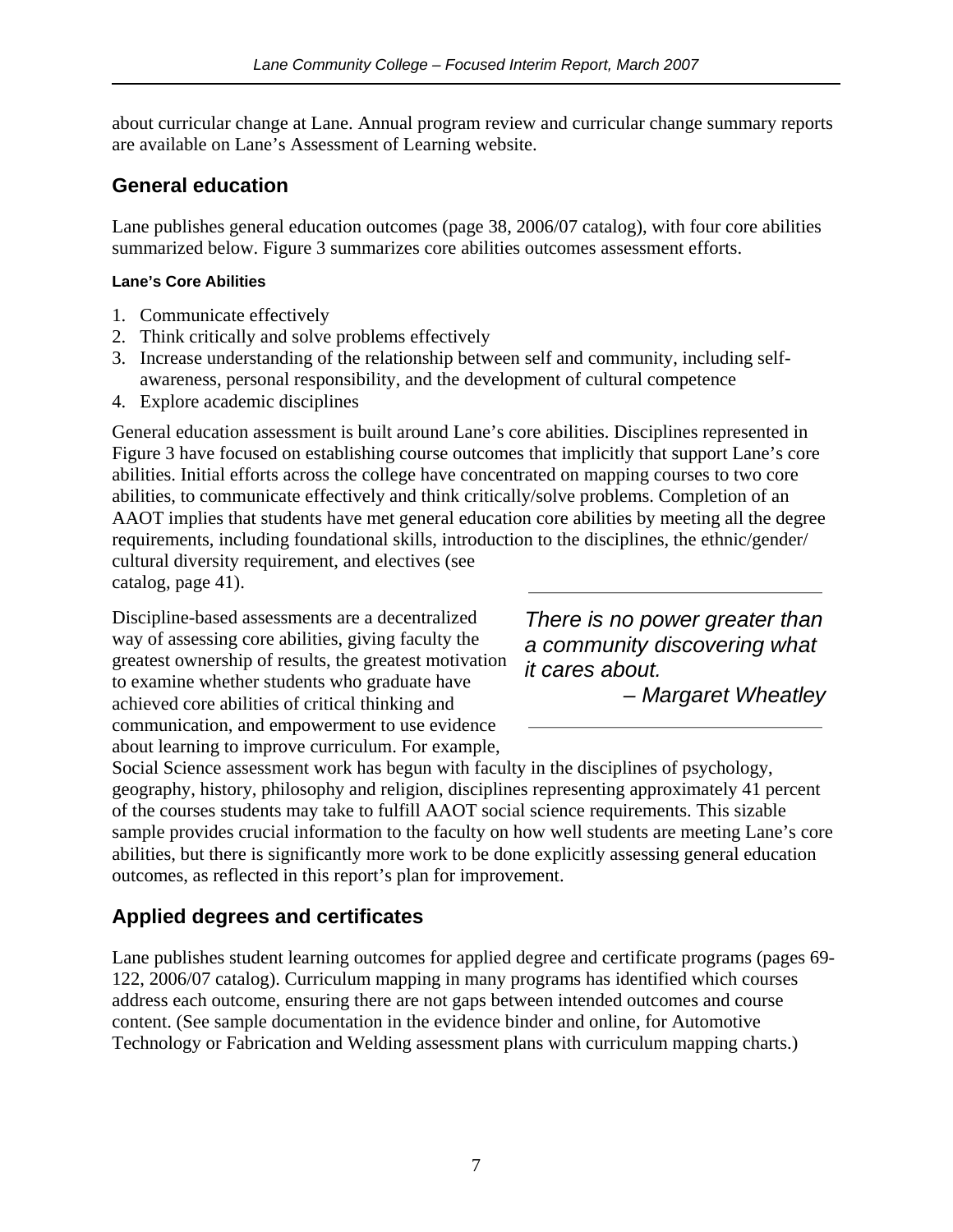<span id="page-12-0"></span>

| <b>Topic</b>                           | Improvement |
|----------------------------------------|-------------|
| <b>Evaluate Quadratic Expression</b>   | 3.0%        |
| <b>Graph Linear Equation</b>           | 3.8%        |
| Interpret Slope of a Line              | 5.1%        |
| Interpret Intercept of a Line          | 10.3%       |
| <b>Evaluate Exponential Expression</b> | 18.6%       |
| <b>Simplify Rational Expression</b>    | 21.4 %      |
| Properties of Quadratic Function       | 18.1 %      |
| <b>Solve Rational Equation</b>         | 10.9%       |

*Figure 4. Pre- and post-test results, MTH 111* 

Advisory committees in each career technical program guide program reviews and revisions of student learning outcomes. In most career programs, faculty annually revise and update these

outcomes, in addition to analyzing how to improve attainment of existing outcomes. Faculty in these programs act on information from advisory committees and students about changes in technology, industry, or employment situations. Since 2004, some of Lane's institutional work on outcomes has focused on curriculum mapping and articulation of courses, to verify appropriateness of outcomes. The Career Technical Education Coordinating Committee (CTECC) continues to conduct systematic review of programs and their relationships with advisory committees on a three-year rotation. The Vice President for Instruction and Student Services conducts interviews with program coordinators and their division chairs on a cycle midway between CTECC reviews (Appendix D).

Advisory committees provide crucial labor market information and alert faculty to new technologies and processes. Their input guides development of new programs and helps determine curricula for new degrees and certificates (Appendix E).

### **Course sequences key to student success**

#### **Developmental course work**

The Academic Learning Skills department submitted an assessment plan focusing on MTH 010, the most basic developmental mathematics course. The faculty has identified that the transition of students from MTH 010 to 020 has not been effective, and has identified a misalignment of course outcomes. The curriculum revision process has started with the MTH 010 packet, quizzes, tests and concept alignment with MTH 020. Faculty are redeveloping outcomes for MTH 010, using evidence gathered in studies tracking students success between MTH 010 and 020.

#### **Writing course outcomes**

Writing is part of the core curriculum for both the AAOT and the AAS degrees. Faculty have completed surveys of faculty and students on achievement of course outcomes, and have administered a follow-up survey of students this winter. Assessment plans in the English department include a pilot assessment of WR 121, a course required across all degree programs and many certificate programs. WR 121 meets a key foundational skill degree requirement and is a required course for students who plan to transfer as well as many in career technical programs. A plan to assess the larger writing program comprehensively must be built in small steps, and assessing WR 121 represents a logical first step at Lane.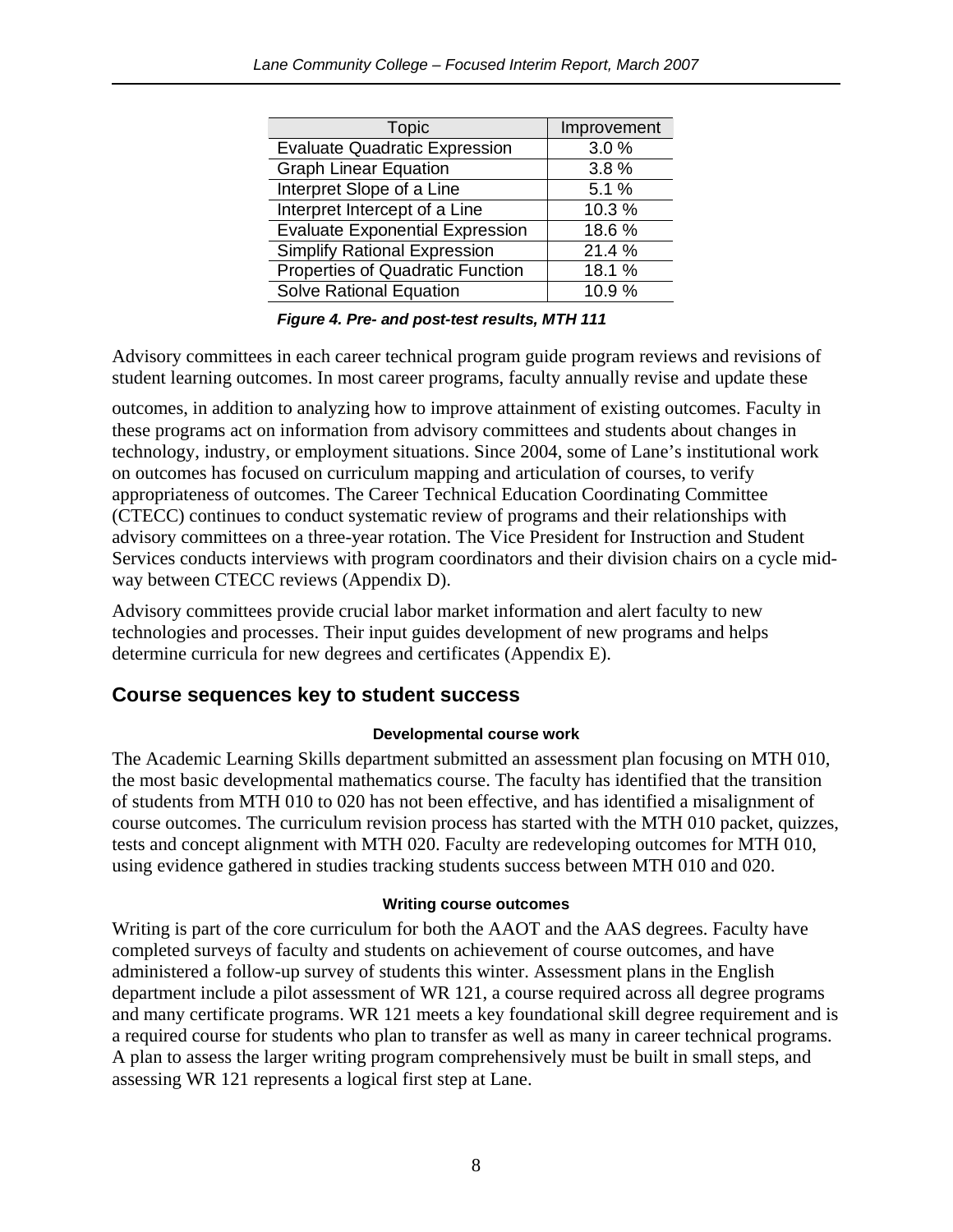**Value Added - Composite**



*Figure 5. Value added: MTH 111 pre- and post-test results* 

#### **Mathematics - MTH 111**

The Math division began administering pre and post tests in MTH 111 in spring 2006, focusing on basic algebra concepts that students entering MTH 111 should know. The division plans to use the data to give students immediate feedback on their readiness for the course, and to determine if the course needs to be supplemented with more review materials.

For Spring Term 2006, the Mathematics division administered pre- and post-tests in six of the twelve sections of MTH 111 (College Algebra) offered. Of the 312 students enrolled in MTH 111, at the end of Spring Term 2006, 117 completed both the pre-test and the post-test. These tests focused on eight prerequisite algebra skills that faculty believe are essential for success in MTH 111. Results, summarized above in Figure 4, show that students made improvements (*value added*) in all their prerequisite algebra skills, ranging from 3 percent to 21.4 percent.

The Math division is continuing to collect data using pre- and post-tests and will use the data as one measure of the effects of curricular changes in MTH 111 and of the implementation of special projects such as the Supplemental Instruction for MTH 111 (which will be available to students in fall 2007). Figure 5 shows student gains in cognitive outcomes of the course for the first iteration of the pre- and post-test assessments.

In addition to pre- and post-tests, MTH 111 instructors have also been administering four common questions which focus on critical thinking and problem solving on the MTH 111 final exam. For spring term 2006, the average score on these questions for the 150 students who took the common final exam was 59 percent. Based on these results, the Mathematics division decided to target MTH 111 for a Supplemental Instruction proposal with a focus on problem solving.

#### **BioBonds**

BioBonds, a successful learning community combining biology and chemistry for health occupations, has been a prerequisite for the Anatomy and Physiology sequence since 2001. Last spring, an assessment project identified outcomes, and faculty created a curriculum content map showing how BioBonds topics tie into Anatomy and Physiology (A&P). There were exciting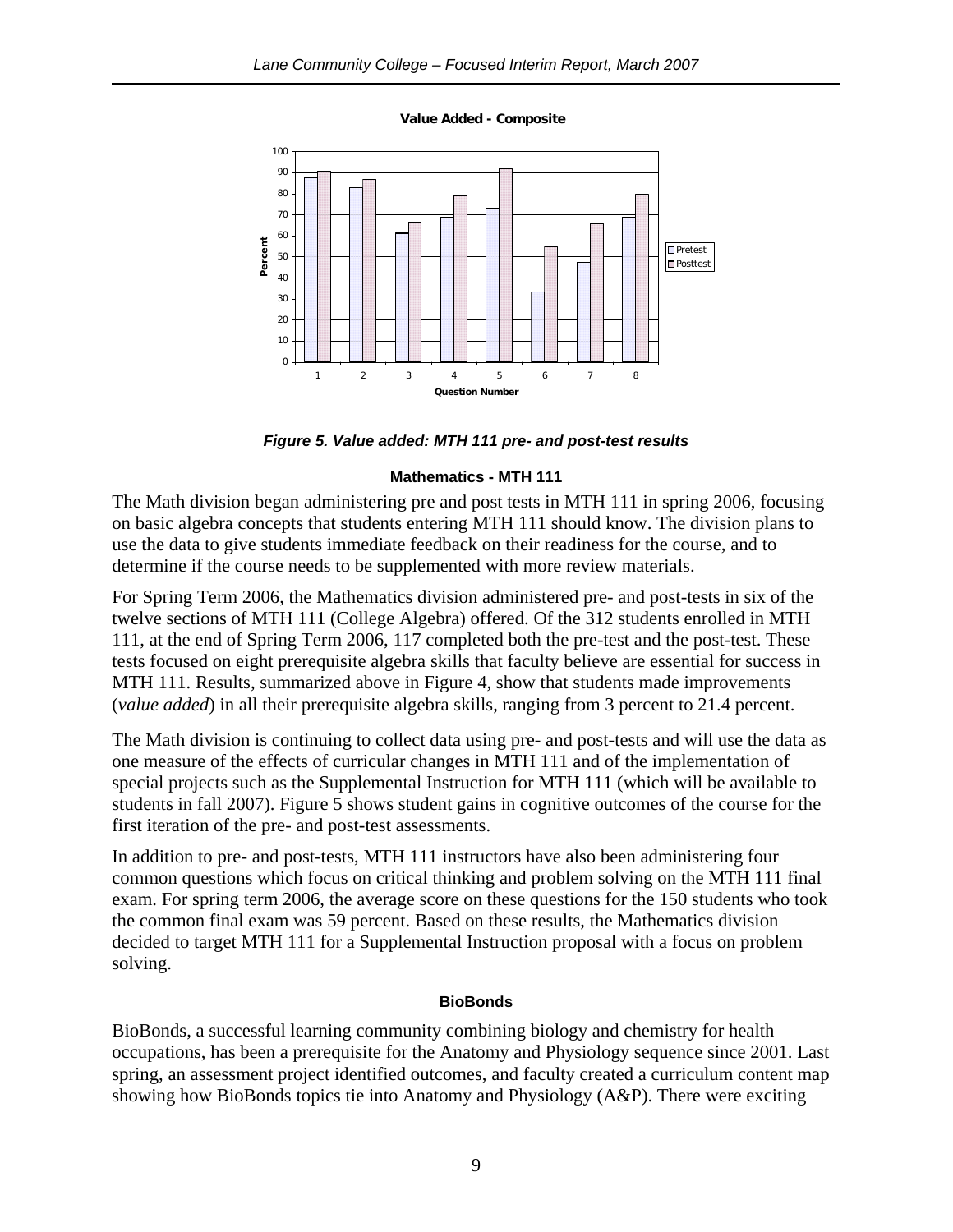<span id="page-14-0"></span>

| Instrument                                                        | <b>Type</b>          | <b>Reviewed by</b>                                        | 2005       | 2006                                                  | 2007                                  | 2008                                              | 2009                                        |
|-------------------------------------------------------------------|----------------------|-----------------------------------------------------------|------------|-------------------------------------------------------|---------------------------------------|---------------------------------------------------|---------------------------------------------|
| Student<br>follow-up<br>survey                                    | Indirect<br>local    | Instructional<br>managers                                 |            |                                                       | Administer                            | Review,<br>discuss<br>with<br>faculty             |                                             |
| General<br>education<br>survey of<br>graduates                    | Indirect<br>local    | Degree<br>Requirements<br><b>Review</b><br>Committee      |            |                                                       |                                       | Administer                                        | Review.<br>discuss<br>with gen<br>ed chairs |
| <b>ACT</b><br>Student<br>Opinion<br>Survey or<br>Noel-Levitz      | Indirect<br>national | Learning<br>Council,<br><b>Divisions</b>                  |            | Administer                                            | Review.<br>discuss<br>with<br>faculty |                                                   |                                             |
| Community<br>College<br>Survey of<br>Student<br><b>Engagement</b> | Indirect<br>national | Student<br>Achievement<br>and Goal<br>Attainment<br>group | Administer | Review,<br>discuss at<br>all-<br>campus<br>in-service |                                       |                                                   | Administer                                  |
| Community<br>College<br>Learning<br>Assessment                    | Direct<br>national   | Assessment<br>Team                                        |            |                                                       | Administer                            | Review,<br>discuss<br>with<br>Learning<br>Council |                                             |

#### *Figure 6. Institutional Measures of Effectiveness of Educational Program*

"ah-ha" moments as faculty from across disciplines learned why particular topics are included in the prerequisite class, and as biologists, chemists, and physiologists discovered they define the same terms quite differently.

BioBonds instructors were able to see clearly the areas that needed attention. They created three different collaborative projects that include biology, chemistry, and A&P instructors:

- More detailed content mapping of chemistry class outcomes into A&P to make sure the most important topics are covered, and designing first week activities that highlight how classes are integrated.
- Updating three specific content area activities that are easily integrated between BI 112 and CH 112.

Developing a case study instructional activity to be shared in both classes. As a result of analyzing assessment data, instructors of BioBonds courses have implemented a significant curricular review and revision, and will begin offering supplemental instruction units in Fall 2007. A complete report of this assessment project is available upon request.

### *Institutional evaluations of the educational program*

1

Using Vincent Tinto's model defining student success as student learning, engagement and student satisfaction,<sup>[4](#page-14-0)</sup> Lane has developed a schedule (Figure 6) of direct and indirect measures of learning outcomes at the institutional level. Three nationally normed instruments provide data to assess effectiveness of the educational program and to stimulate rich conversations prompting improvements in Lane's programs. Lane administers these externally validated instruments to random samples of students on a rotating schedule. Results of institutional measures of effectiveness are broadly shared, leading to discussions that improve classroom instruction, program outcomes, and student advising.

 $4$  Goodsell, A., Maher, M., Tinto, V, and Associates (Eds.). (1992). Collaborative learning: a sourcebook for higher education. University Park: National Center on Postsecondary Teaching, Learning, and Assessment, Pennsylvania State University.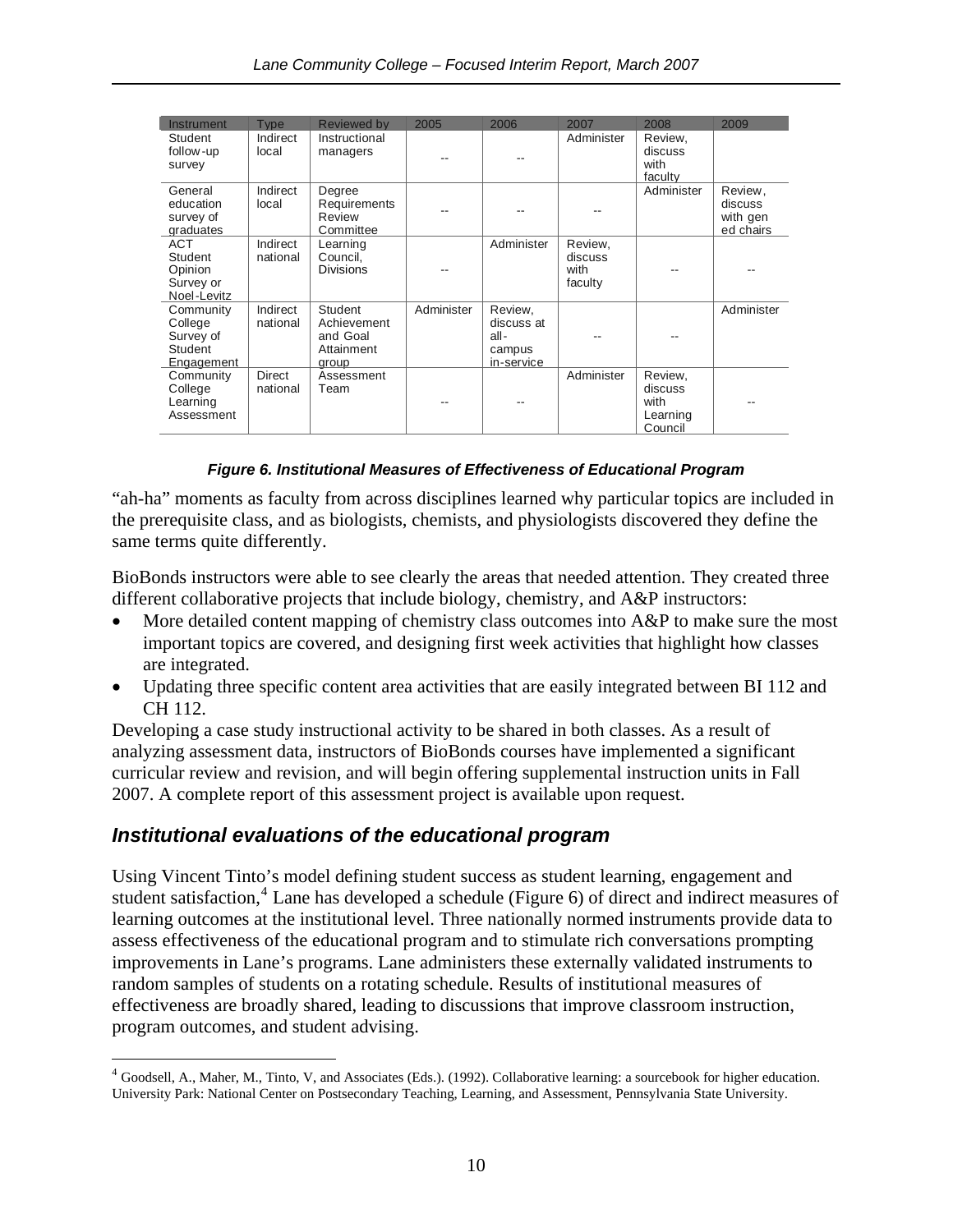- <span id="page-15-0"></span>• Community College Learning Assessment (CCLA) of the Council on Aid to Education directly assesses students' critical and analytical thinking and communication skills, congruent with Lane's general education core abilities and outcomes. Lane is a founding member of this new community college assessment of critical general education skills, and will receive its first assessment and institutional report in spring 2007.
- Community College Survey of Student Engagement (CCSSE) benchmarks Lane student engagement indicators. Student engagement is strongly correlated to successful student learning by Vincent Tinto<sup>[5](#page-15-0)</sup> and others. Lane's 2005 results, analyzed by the Success and Goal Attainment (SAGA) committee, have guided and informed Lane's initiatives to improve success and retention.
- ACT Student Opinion Survey (Community College Form) and additional questions measure student satisfaction with key aspects of educational experiences at Lane. Results of this survey inform priorities for improving the educational program, including co-curricular activities.

The Institutional Research, Assessment and Planning office provides other institutional data elements annually to units to be considered in program review, including retention and course success data, transfer rates, licensure rates, placement rates, archival studies tracking student success over a sequence of courses, and a general education survey of graduating students.

## *"Closing the loop" – program improvements*

Lane's strong academic reputation has not led to complacency about program quality. Faculty and managers actively seek feedback on ways to improve courses and programs, and Lane's assessment activities lead to improvement of teaching and learning.

The results of assessments guide proposed program improvements and budget requests, using the assessment plan template's section on program improvements. Every academic division completes assessment plans and provides an annual report of curricular changes related to assessment results. The division reports demonstrate that many elements of the assessment process trigger necessary action for program improvement, clustered in the following categories:

*Even if you're on the right track, you'll get run over if you just sit there.*

*—Will Rogers*

- 1. Direct evidence of student learning lead to program change and improvement (see MTH 111 and EMT descriptions below).
- 2. External standards lead to program change and improvement (see Dental Hygiene and Culinary examples below).
- 3. Student surveys and course evaluations lead to program change and improvement (see Welding example below).
- 4. Advisory Committee recommendations lead to program change and improvement.

 $\overline{a}$ <sup>5</sup> *Ibid.*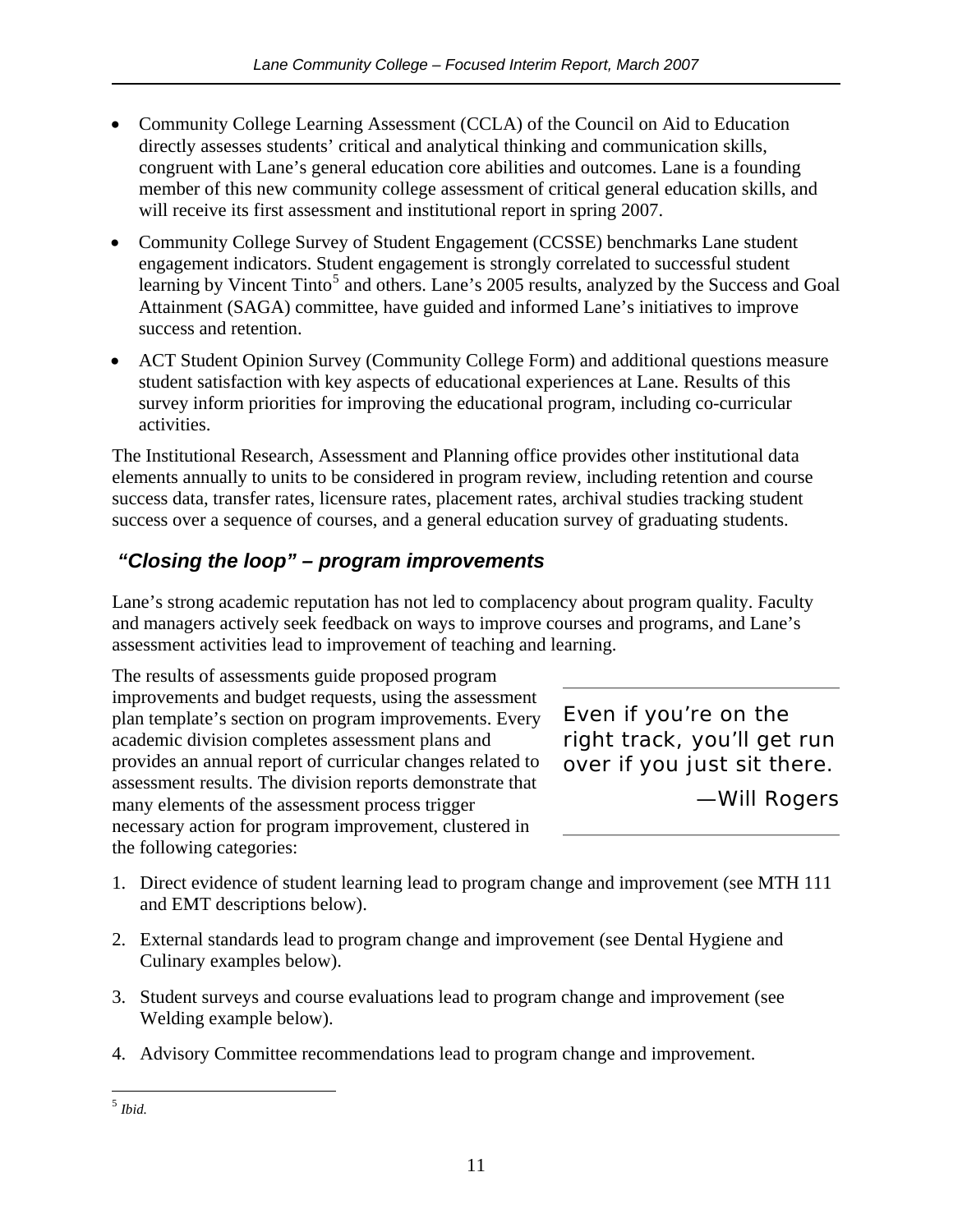Summary reports from each division for 2007 are available in the evidence binder and on Lane's website.

Curricular improvements have been designed and implemented in virtually every academic unit, as reported in the 2007 program review summaries. The following excerpts illustrate the range of curriculum changes implemented as a result of assessment of student learning outcomes at the program level.

- Since Winter Term 2001 the Mathematics division has administered at least four common questions on final exams in MTH 111 and kept data on student success in meeting key course outcomes. (Over the years the division has recognized that a consistently challenging outcome for students to meet is problem solving.) In any given term approximately 50 percent of course sections are included; participation by instructors incorporating common exam questions in their finals has been optional. For example, on spring 2006 common final exam questions, which focused on problem solving, the average score was only 59 percent. In response to this data, in Fall 2006 the Math division applied for and received supplemental instruction curriculum development funds to create a MTH 199 (experimental) course linked to MTH 111. This course will focus on collaborative problem solving and will be offered as a pilot during the 2007/08 school year. Goals include increasing student success in MTH 111 (where the success rate has been below 77 percent) and beyond, and helping students meet the core ability for general education to "think critically and solve problems effectively."
- Students in the Fabrication-Welding program participate in employability skills training, which focuses on attitudes and behaviors most valued by employers, as reflected in employers' evaluations that students lacked certain work skills. Attendance rules planned to simulate employment conditions penalized students who missed class with grade reductions, regardless of the reason for absence. With course feedback from students that medical leave is available to most employees, the program coordinator encouraged students to make a formal presentation to the advisory committee to change the program's policy. Their proposal was approved, and led to development of a medical leave policy that more closely parallels employment conditions.
- The Culinary Arts and Hospitality Management programs revised curricula to address teamwork and leadership needs expressed by students in surveys, by industry representatives on the advisory committee, and by the American Culinary Federation. New curriculum, implemented Fall 2006 includes a leadership capstone course. Students must showcase how they have met the required competencies of the ACF, core abilities, and leadership principles/practices as well as a service learning component. All students in the last term before graduation enroll in this course.
- Feedback from the Dental Hygiene faculty's audit of the curriculum for compliance with ADA standards pointed to inadequate preparation of students to treat special needs patients. Faculty revised program goals to include special needs dentistry, and redesigned a course in "Medical Emergencies in the Dental Office," to "Special Needs Dentistry." This year, dental hygiene students will be asked in student follow-up assessments to provide feedback on its effectiveness.
- In some career technical programs, the program review process has led to curricular changes designed to achieve efficiencies and improve course enrollments by aligning the first year of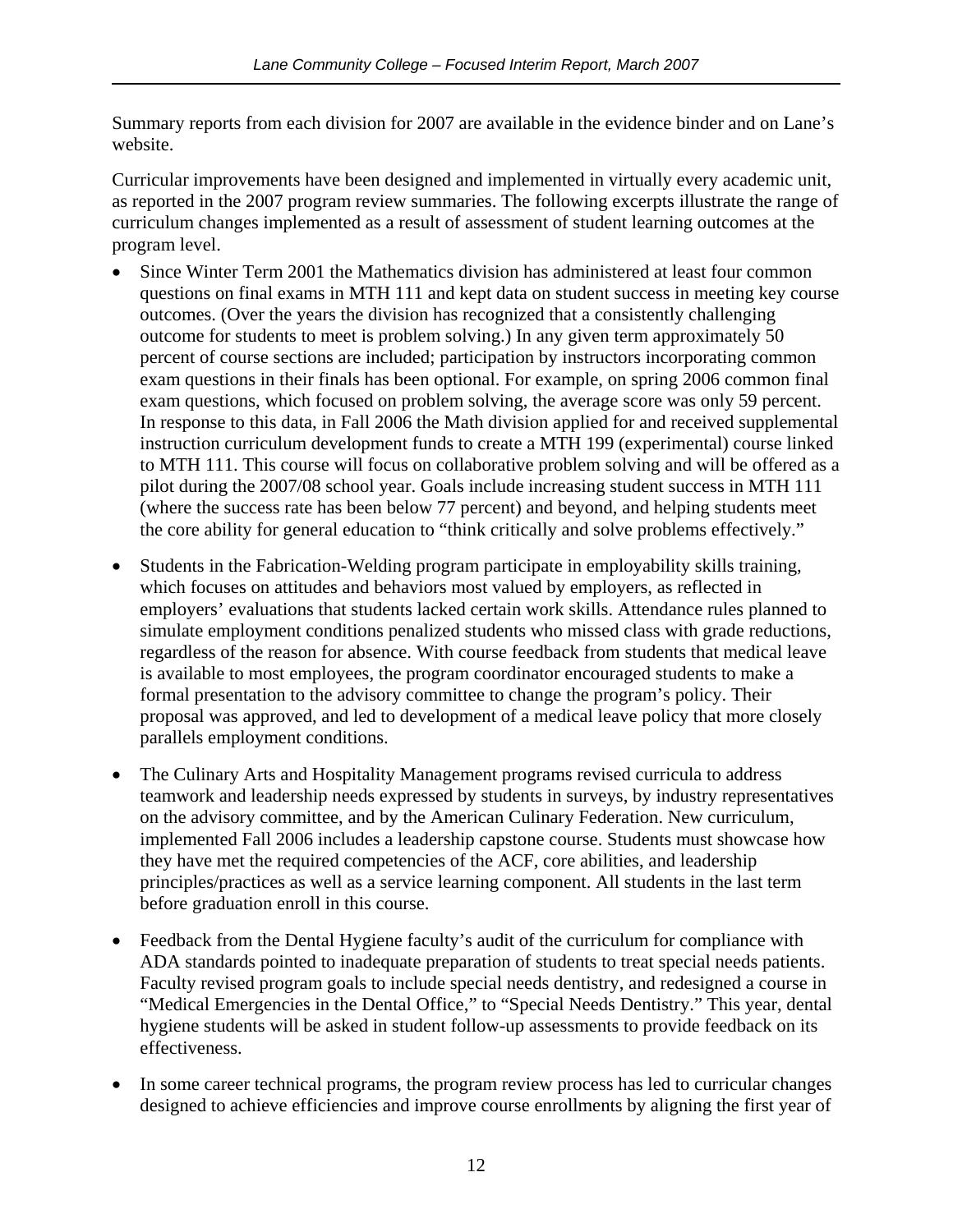study into a core curriculum. For example, business technology and computer information technology redesigned curricula to require first-year core certificates, preparing students to choose among AAS degree programs at the beginning of the second year. This rearrangement of course sequences preserves student choice of program options while optimizing enrollment in required courses.

- To improve job placement rates, Electronics AAS program faculty worked with Hynix corporation to implement an employment interview practicum for graduating students.
- Using industry interviews, advisory committee, and research from national professional organizations, Drafting AAS faculty updated the matrix of required professional skills, mapping skills to existing courses and performing gap analysis. The revised program curriculum and course outcomes eliminated emphasis areas, resulting in increased enrollment per course. Although the original plan was to revise the first-year program, faculty actually revised the entire two-year degree, moving it from a three-emphasis program (in which small cohorts of students enrolled in discrete emphasis area courses, resulting in small class sizes) to a common core, where all students take the same classes. The result has been significant increase in class enrollment and greatly-improved student-faculty ratios. New curriculum for ENGR 115, Engineering Graphics, was also developed. This curriculum has been approved and is now offered as part of the Pre-engineering suggested course of study for students transferring to OSU's Engineering programs.
- In spite of Emergency Medical Technology students' excellent performance on rigorous written and practical exams, aggregated assessment data from preceptors in practicum terms revealed many EMT students were not prepared to step in as third team members when they rode along with ambulance crews, tending instead to watch in traumatic medical situations.

To address this issue, the lead instructor revised a c ourse in the term preceding the ambulance ride-along to use short video clips (2 ½-4 minutes each) from the reality television show *Paramedics*. The clips show ambulance teams at work, from first contact with a patient throu gh transport to a medical facility. At key points, the instructor stops the video and poses questions to students: "What did you see? What should you do next? What observations would you report when you transfer



the patient?" This simulation of conditions as they happen in the field helps students prep are to take appropriate actions with patients. Preceptors' assessments following implementation of the new curriculum noted more ride-along students were able to participate as me mbers of an ambulance crew.

- Computer Information Technology and Business Technology faculty have increased development and support for industry certifications such as RHCE - Red Hat (Linux) Certification Exam, and the American Institute of Professional Bookkeepers to meet a wide range of student needs for seeking both initial employment and career advancement. These industry standard assessments serve to norm curriculum and expectations, as well as providing marketplace validation
- Cooperative Education's new database of employer evaluations of student workers promises to be a rich source of information for curricular improvement. The Supervisory Evaluation of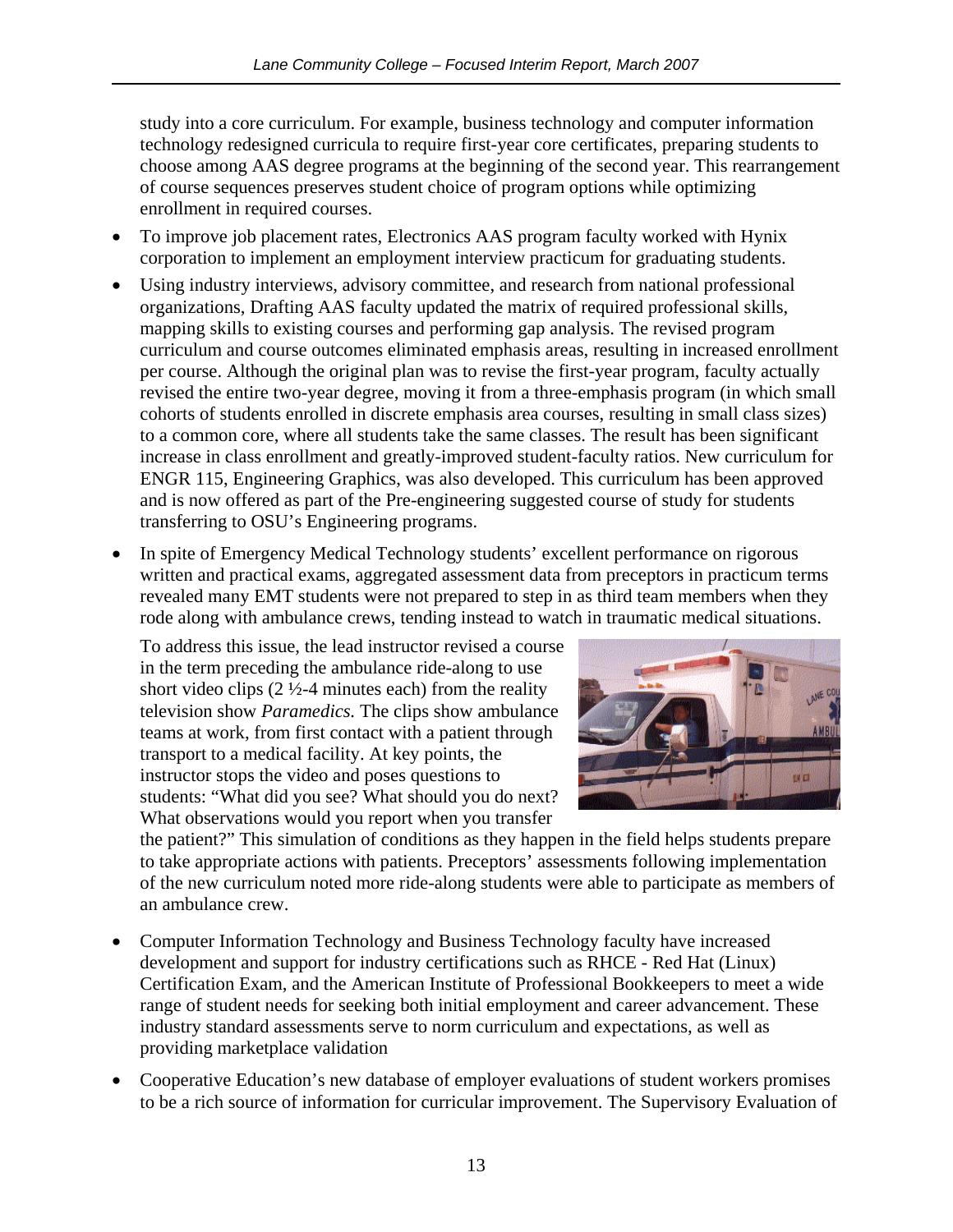<span id="page-18-0"></span>Student form will be modified based on this assessment project to make improvements in the ability to assess core abilities and specific technical skills. Faculty co-op education coordinators report back to their disciplines what they learn from employers and students in the work-based settings that provides continuous improvement in curriculum, with examples of curricular improvements from virtually every discipline area served by co-op.

- Medical Office Assistant curriculum uses feedback from the medical field, co-op placements, MOA student surveys and employer surveys, and from advisory committees to make curricular changes. Recent pedagogical shifts have increased hands-on activities, with students performing procedures such as EKGs on each other; repetition of skills are built into the curriculum. Pharmaceutical and technological changes have been incorporated into the curriculum, based on survey information from medical offices.
- Beginning Fall 2007 the nursing program begins a new curriculum, as Lane Nursing joins with six other community college programs and all campuses of the Oregon Health and Science University (OHSU) in a unified approach to nursing education developed by the Oregon Consortium for Nursing Education (OCNE). Lane and other OCNE programs will have the same prerequisites and comparable application processes for students. Students completing the AAS curriculum at the end of the second year of the Lane nursing program will meet the educational requirements to be eligible to take the RN-licensure examination (NCLEX). They will additionally have the opportunity to continue four additional terms of full-time study to earn the Bachelor of Science Degree through OHSU. Students would remain at Lane to complete the BS degree, with tuition and credits through OHSU.
- Dental assisting curriculum was revised in its entirety in 2005 based on assessment results, needs of current trends in dentistry, and to comply with Oregon Board of Dentistry recommendations. Two new endorsements have been added to the curriculum: Expanded functions Dental Assistant, and Expanded functions Orthodontic Assistant.

# *Program review*

For the past four years academic units have used indirect measures of student learning to improve programs at the division or discipline level in an annual program review process called unit planning. The unit planning process uses an institutional data set of elements approved by college council and provided annually by the IRAP office. The faculty and staff in each unit have examined data on retention, success, and student persistence to inform discussions of strengths and challenges, and have used the data in planning efforts. Program costs and revenue streams generated by the program also have been considered in this annual process.

As reflected in the evidence binder and in the "Closing the loop" section above, Lane's annual program review process has produced many thoughtful conversations and has increased awareness across campus of Lane's resources and constraints, but it has been labor- intensive and largely focused on budgeting and planning, as opposed to program evaluation. Lane's draft policy on continuous improvement of the educational program establishes a four-year rotating schedule, centered on a peer-review process. A rotating schedule will enable faculty, staff and managers in each program area to fully engage in their self-assessment and peer review process, and will provide feedback to divisions about the quality of their programs.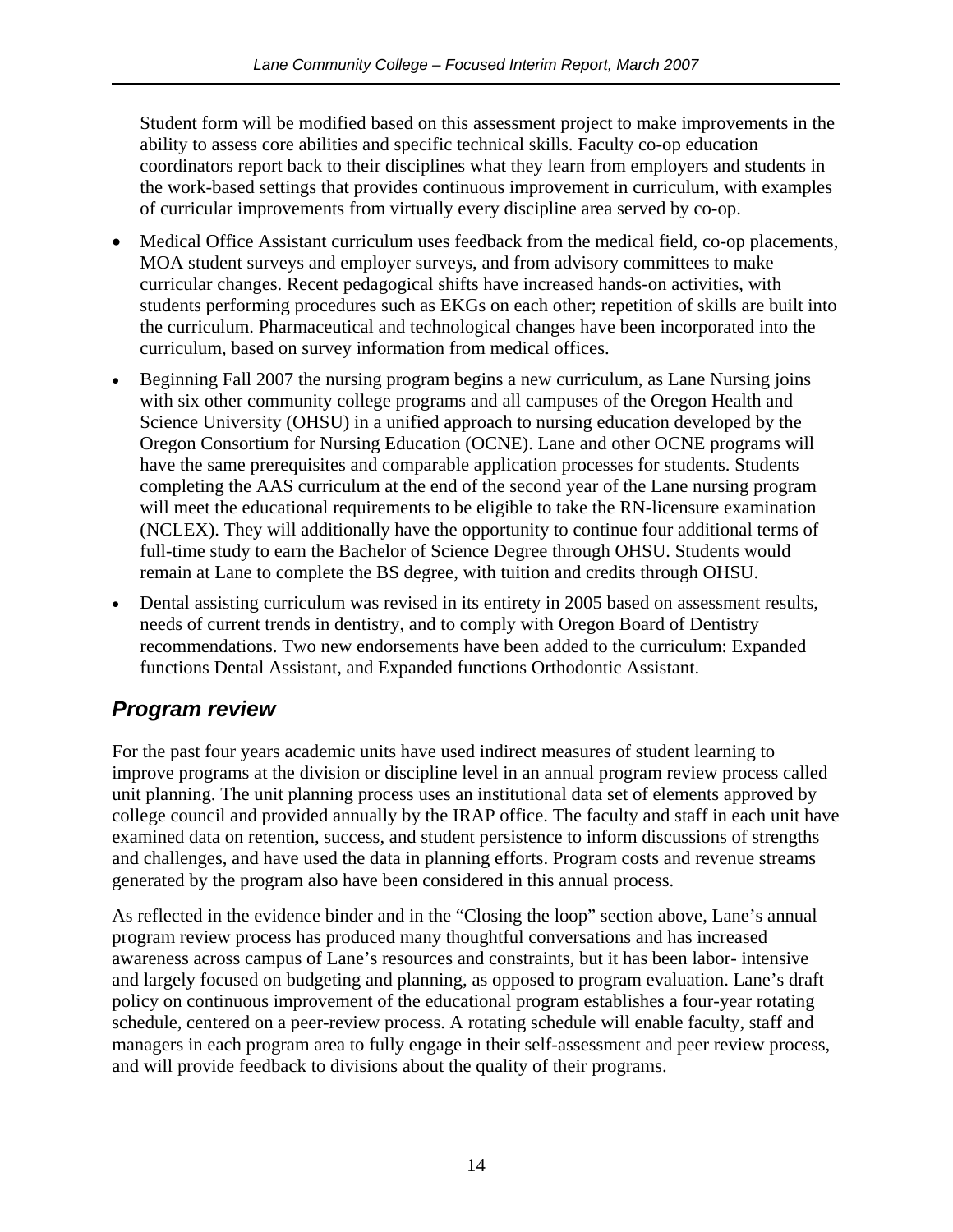# <span id="page-19-0"></span>**Strengths**

- Significant faculty engagement in assessment of student learning outcomes leads to using assessment results to improve programs, as ownership of assessment processes and decisions empowers stakeholders to receive, analyze and act on results.
- Faculty and managers with skills and knowledge in assessing student learning outcomes are providing professional development on assessment-related topics.
- Executive leadership and instructional chairs have strong commitment to continuous improvement.
- Lane's 2004/08 Strategic Plan commits the college "to a culture of assessment of programs, services and learning."



- The chartered Assessment Team (Appendix C) provides energy, continuity and advocacy for assessment activities. The team has promoted successful in-service activities and a professional development seminar supporting student learning outcomes assessment.
- A key element of institutional support and stakeholder buy-in for assessment of student learning outcomes and program review is in place: the Student Learning Outcomes Assessment Plan (Appendix A) integrates existing assessment and evaluation measures with direct assessments of student learning outcomes.
- All program areas have assessment plans to guide their assessment work. The assessment team helps departments revise and update their plans.
- Assessment resources and assistance are available to all staff through the Assessment web pages and from members of the Assessment Team.
- Strong external advisory committees for career technical programs provide oversight and guidance about what students need to learn.
- Student learning outcomes and assessment strategies must be specified for approval of new curricula or curricular changes (see curriculum approval template in evidence binder).
- Program improvements result from the use of multiple sources of evidence on program effectiveness.
- New programs are developed with careful evaluation of community and workforce needs.
- Collaborative projects produce insights useful in more than one program.
- Rich conversations in small groups and large groups during inservice and seminars on outcomes and other assessment issues — what we hope our students will know and be able to do in the rest of their lives — help all stakeholders articulate important learning outcomes.
- Faculty, staff and managers have made progress toward common understandings about student learning outcomes, standards of evidence, assessment methods and program review processes.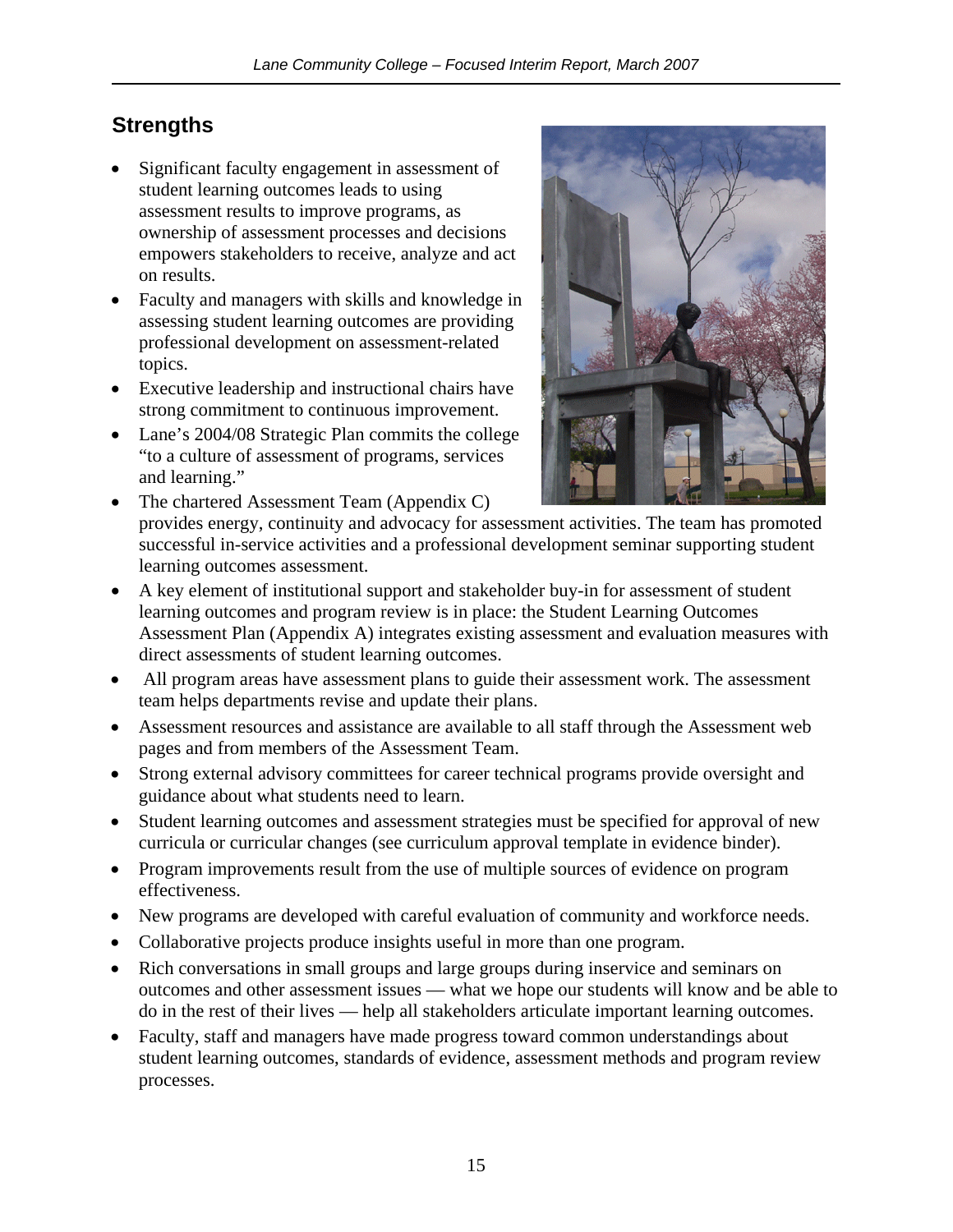# <span id="page-20-0"></span>**Challenges**

- Although Lane has some direct measures of student learning outcomes, more thorough, and explicit assessments need to be implemented. Lane needs to incorporate valid, direct assessments of student learning outcomes in all academic areas, especially general education (transfer) disciplines.
- Lane has just implemented a new cycle of institutional measures that includes a nationallynormed direct measure of student learning; however, systematic faculty and staff discussions of the results to make meaning of the data these normed instruments provide has not occurred regularly and consistently.
- Although Lane has made progress in engaging all faculty in student learning outcomes assessment, part-time faculty, in general, are still less aware than contracted faculty of purposes, methods and uses of student learning outcomes assessment.
- Lane's current fiscal situation limits its financial investment in assessment resources.
- Given the demoralizing climate of limited resources, managers, faculty and support staff need encouragement to continue planning and implementing quality assessments of learning.
- Moving toward a culture of assessment, owned and operated by all members of the educational program, takes time.

# **Plan for Improvement**

Lane's plan for improvement includes near-term and long-term goals and activities. The plan acknowledges widespread faculty involvement in assessment of student learning in a climate of limited resources. Three areas are highlighted:

- 1. Institutional support and infrastructure for assessment.
- 2. Ongoing conversations and professional development for faculty, staff and managers.
- 3. Acquiring external funding to enhance assessment activities.

## **Goals and activities**

### *Institutional support and infrastructure for assessment*

- The Student Learning Outcomes Assessment plan and the proposed policy on continuous improvement of the educational program will provide ongoing institutional stimulus for assessment work leading to meaningful curricular change.
- Results of the CCLA will provide useful data on core abilities for general education faculty and managers to analyze.
- General education divisions will work together to assess student learning outcomes and use their results to adopt best practices that support student success.
- Lane's IRAP office will maintain high quality web pages for assessment that provide resources, processes, tools and assessment reporting.
- The Assessment Team will continue to provide assessment coaching and to advocate for a culture of assessment.
- Lane's leadership will continue to foster ongoing improvement processes and will support college work with evidence-based decisions.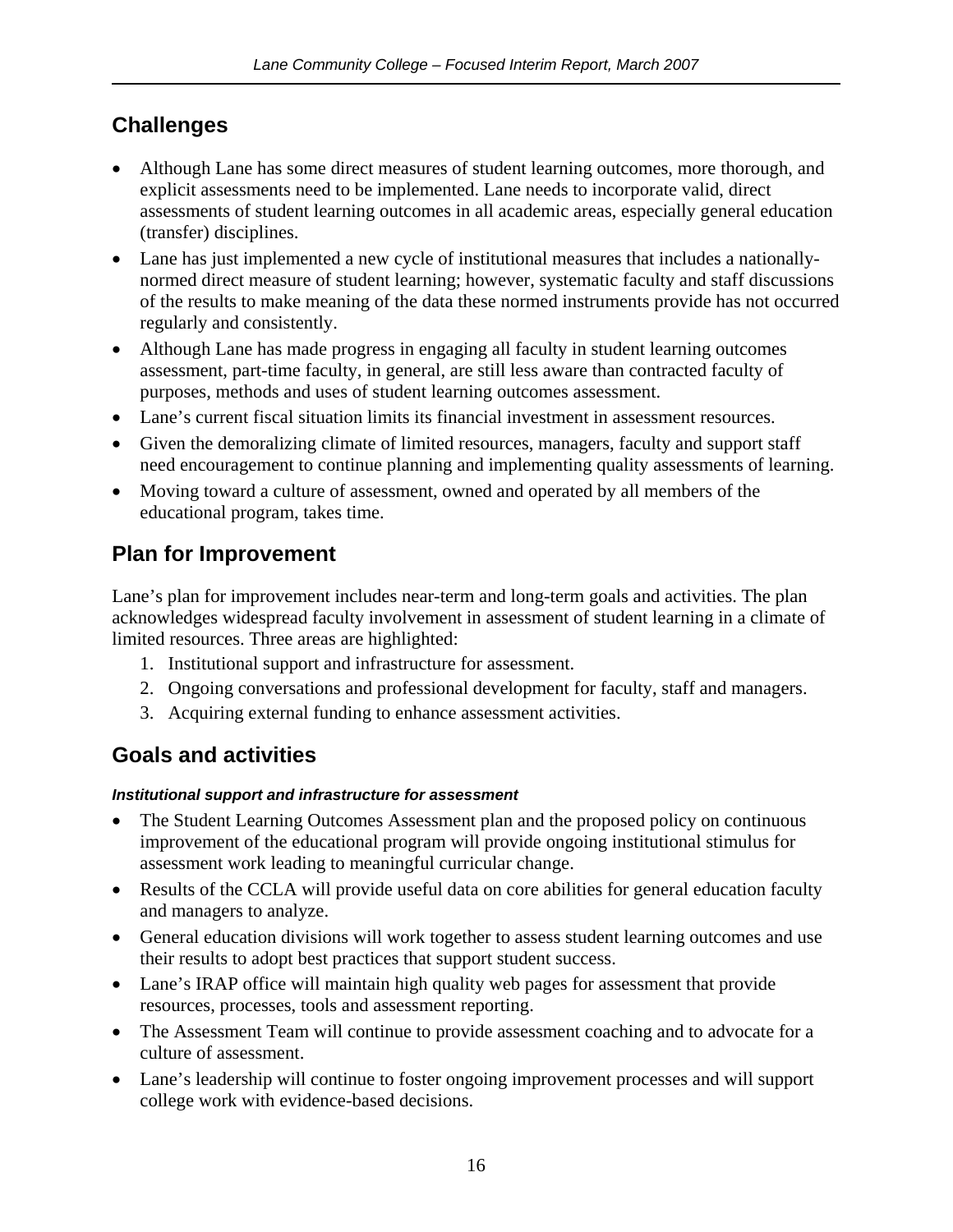### *Ongoing conversations and professional development*

- <span id="page-21-0"></span>• The Assessment Team, Curriculum Committee and Degree Requirements Committee will facilitate professional development (seminars and brown-bag series) to engage faculty, especially part-time faculty, in the work of assessment and curricular improvement.
- Division managers will support assessment training within their division within available resources.
- The Assessment Team members will continue to provide feedback on assessment plans. (?as a form of coaching and professional development.)
- The Assessment Team will continue to host seminars, in-service workshops, visiting speakers and other means of professional development.
- Discussions of the CCLA results, institutional measures of effectiveness and other general education assessment results will engage faculty across disciplines to consider curricular revisions that can strengthen teaching and learning in critical thinking, problem solving, communications, and relationships between the individual and community.
- Over the long-term, Lane faculty, staff and managers consistently will bring assessment of learning outcomes into all conversations about improving the educational program.

#### *Acquiring external funding to enhance assessment activities*

- Lane will continue to seek grant funding specifically targeted to enhance its assessment activities (see example summary of NSF-REESE grant proposal in Appendix F).
- Lane's leadership will ensure that grant proposals for new projects include plans and budgets for assessing program outcomes.

## *Conclusion*

Lane continues to hone its systems for ongoing assessments of student learning outcomes and make improvements in the programs as dictated by assessment processes. In its strategic direction to transform students lives, Lane has committed "to a culture of assessment of programs, services and learning," work that requires time and careful implementation of curricular changes to improve learning. Faculty and managers continue to engage deeply in conversations necessary to construct and use assessments of student learning to improve curriculum, as outlined in the Assessment Plan (Appendix B). The depth of these conversations is intrinsic to complex adaptive systems of higher education, where healthy change emerges within communities of learning and reflective practice. Assessing learning and using the results to improve our practice as educators reflects our commitment to our vision, *Transforming lives through learning*, compelling us to conduct and use action research to better serve Lane students.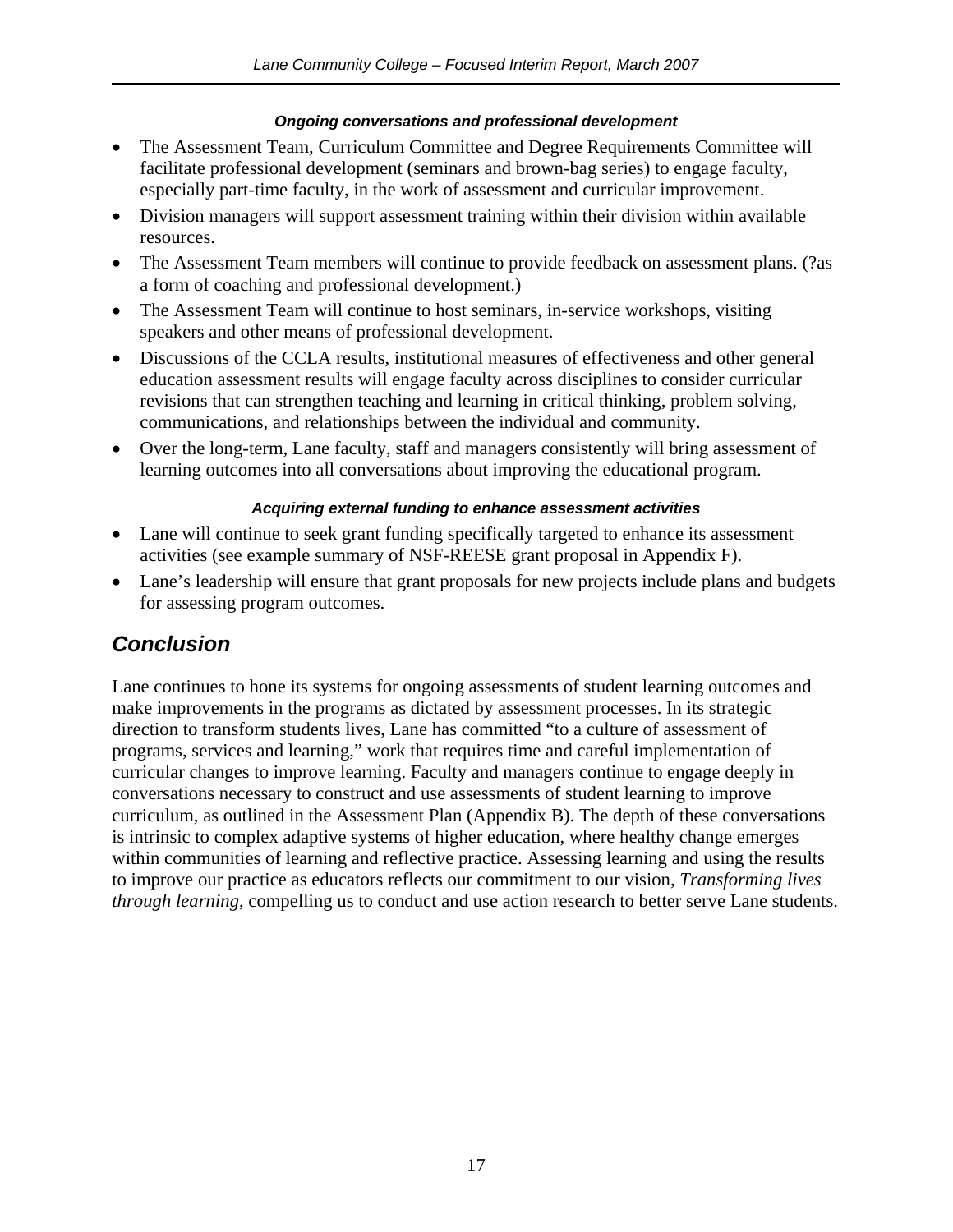### <span id="page-22-0"></span>**[Appendix A. P](http://www.lanecc.edu/)olicy: Continuous improvement of the educational program**



College Online Policy and Procedure System **[Lane Home Page](http://www.lanecc.edu/) | [Search Lane](http://www.lanecc.edu/g-search/search.html)**

**>>** [Return to COPPS Main Page](http://www.lanecc.edu/cops/index.htm)

**[Search COPPS](http://www.lanecc.edu/cops/search.htm) | [Web Site Accessibility](http://www.lanecc.edu/websiteaccess.html)**

Policy: Continuous Improvement of the Educational Program Authority: Office of Instruction and Student Services Contact: Sonya Christian, 463-5686 christians@lanecc.edu

Lane Community College is committed to continuous improvement of the educational program through regular and systematic assessment of student learning outcomes and review of its educational programs.

Lane identifies and publishes expected **student learning outcomes** for each of its degree and certificate programs. Through regular and systematic assessment, Lane shall demonstrate that students who complete their programs, no matter where or how they are offered, have achieved these outcomes. Faculty, staff and managers shall use results from student learning outcomes assessment to document student performance and to make decisions about improving the educational program.

Lane conducts regular **program reviews** in the form of comprehensive peer-reviewed evaluations of all academic and co-curricular programs. Faculty, staff and managers will participate actively in gathering and analyzing program review data, and planning and evaluating educational programs.

Systems for implementing student learning outcomes assessment and program review shall be maintained by the Office of Instruction and Student Services.

#### **Definitions:**

**Student learning outcomes assessment** is a continuous process aimed at understanding and improving student learning. Student learning outcomes assessment answers the question, "How well have students learned what we expect them to learn?" The results inform faculty and other stakeholders about how well students achieve the outcomes of a program or defined set of courses.

**Program review** answers the question, "How effectively is the program meeting the needs of students, the college and the community?" The purposes of program review are to improve programs by identifying strengths and challenges, setting priorities, planning for change, and informing decisions about resource allocation. Assessment of student learning outcomes is a central component of comprehensive program review.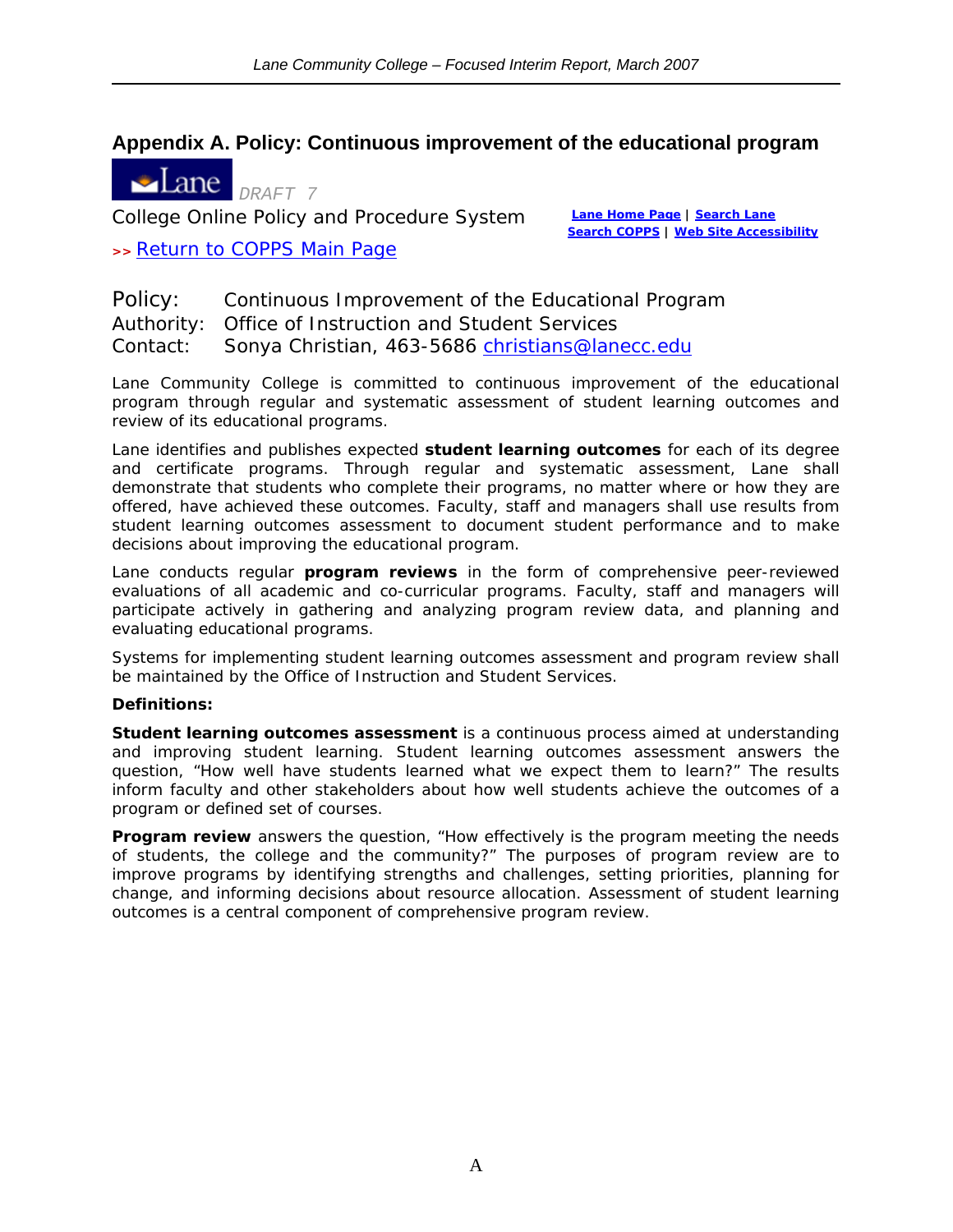### <span id="page-23-0"></span>**Appendix B. Student learning outcomes assessment plan**

### **Purpose**

The purpose of assessment of academic learning outcomes at the program level at Lane Community College is to improve students' learning. Faculty and chairs will evaluate assessment results to identify ways to improve the educational environment and enhance student success.

#### **Scope of Plan**

The Student Learning Outcomes Assessment plan includes:

- General education in transfer degrees and the Oregon Transfer Module.
- Career technical certificates and degrees (all career technical program areas).
- Non-credit career training and pre-licensing curricula.
- Developmental course sequences key to student success.
- Other course sequences of instruction for mid-program assessments.

### **Evidence of Learning**

Programs will identify direct and indirect measures of learning outcomes. Outcomes are defined in terms of the knowledge (cognitive outcomes), attitudes (affective outcomes), and physical skills (kinesthetic outcomes) expected of students upon successful completion or upon transfer. Outcomes include Lane's core abilities for general education and other program-specific goals.

Programs will identify tracking information that demonstrates students' success and persistence in subsequent coursework at Lane, at OUS transfer institutions, or in employment related to the program. The Assessment Team recommends use of materials prepared by Peggy Maki, available on Lane's Assessment of Learning website to guide the process of preparing program assessment plans.

### **Methods and criteria to assess outcomes**

- 1. At the institutional level, assessments of student outcomes are conducted college-wide on a three-year rotating cycle using nationally normed instruments and employer follow-up surveys:
	- Learning outcomes, currently measured by Community College Learning Assessment (CCLA).
	- Student satisfaction, currently measured by American College Testing (ACT) Survey of Student Opinion (may change to Noel-Levitz).
	- Student engagement, currently measured by Community College Survey of Student Engagement (CCSSE).
- 2. At the program level, faculty and chairs will identify criteria and methods to assess:
	- General education outcomes in terms of core abilities and program specific student learning outcomes.
	- Career technical program outcomes for each AAS and certificate of a year or more in length.
	- Developmental outcomes that support success in college-level courses.
	- Mid-program outcomes of other course sequences when appropriate.

### **Baseline information**

Each division developed a baseline assessment plan as part of the 2005/06 cycle of unit planning. Divisions will update assessment plans annually to track their progress toward implementing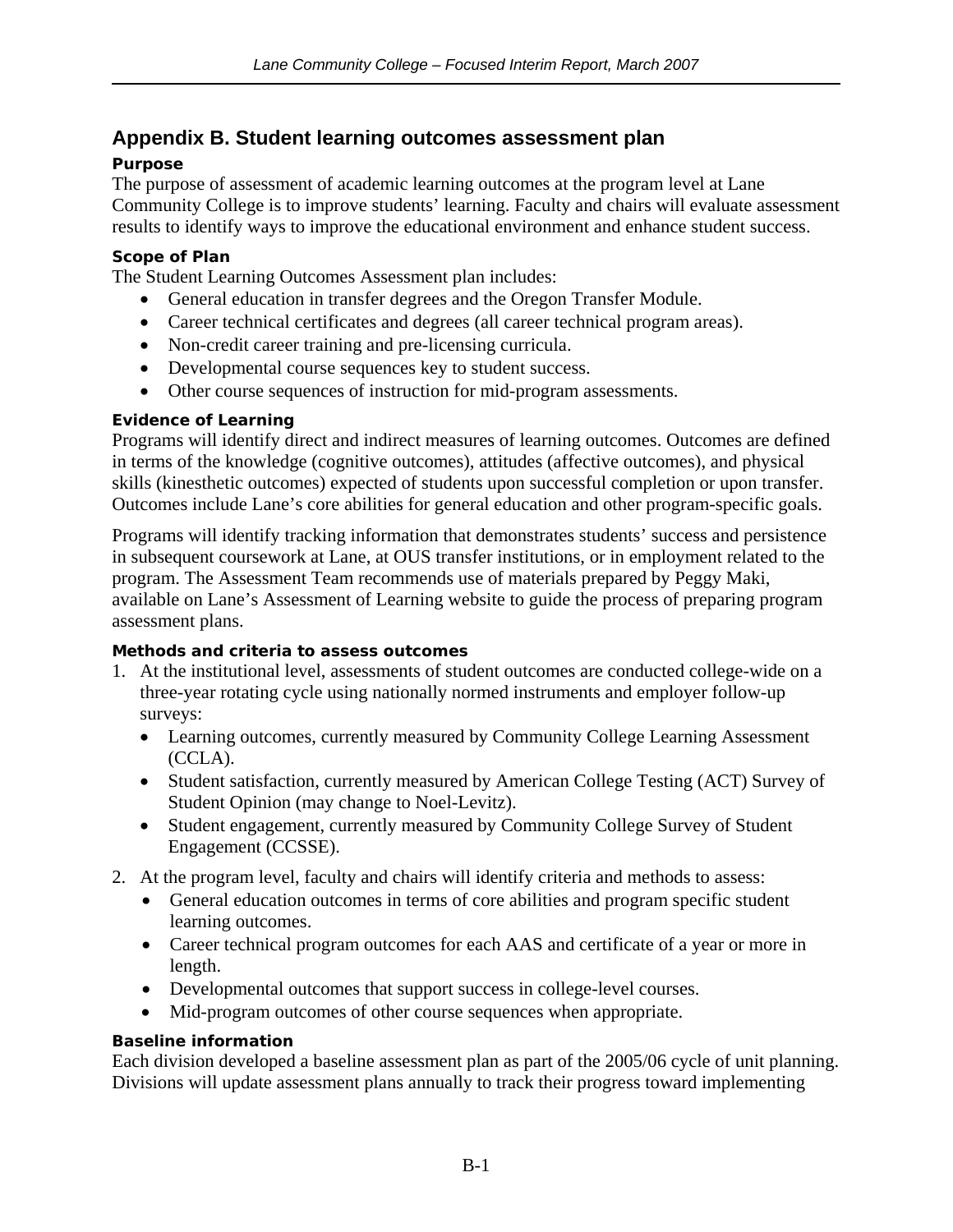student learning outcomes assessment. Lane's Assessment web page provides a rubric for constructing and evaluating assessment plans.

#### **Cohorts to be assessed and a schedule for assessment**

Institutional assessments are administered to random samples of students on a three-year cycle for each instrument.

- Annually, Career Technical programs assess students completing degrees and certificates by direct measures of student performance in outcomes published for each program.
- Transfer disciplines supporting general education outcomes will assess core abilities in a random sample of students annually and analyze the results to identify areas for improvement.
- Developmental disciplines assess student proficiencies in meeting readiness for college, and will identify best practices supporting student success and retention.
- Mid-program assessments will be conducted by divisions offering course sequences that are key to student success.

#### **Who will interpret results**

At the program level, all stakeholders (managers, faculty, support staff and students) analyze results of learning outcomes measures to identify program strengths, challenges, and plans for improvement.

- In Career Technical programs, program coordinators and faculty share and discuss assessment results annually with advisory committees, and present reports on a three-year cycle to the Career Technical Education Coordinating Committee.
- Results of the CCLA are provided to programs through in-service and division meetings.
- The Student Access and Goal Achievement (SAGA) group examines the results of Lane's CCSSE report and facilitates in-service discussions of the implications of the results.
- The Director of Institutional Research, Assessment and Planning (IRAP) presents results of student opinion surveys to the Board of Education for benchmarking purposes. Results are available on the Lane website.

### **Communication of results**

Assessment plans, methods/tools, results, and reports of curricular change are posted on Lane's Assessment website. Divisional home pages include Assessment links to their documents on the Assessment website. IRAP prepares annual reports for the Learning Council, Office of Instruction, and the Board of Education. Reports summarize the successes, challenges, and plans for improvement of programs, including course and program revisions to be undertaken.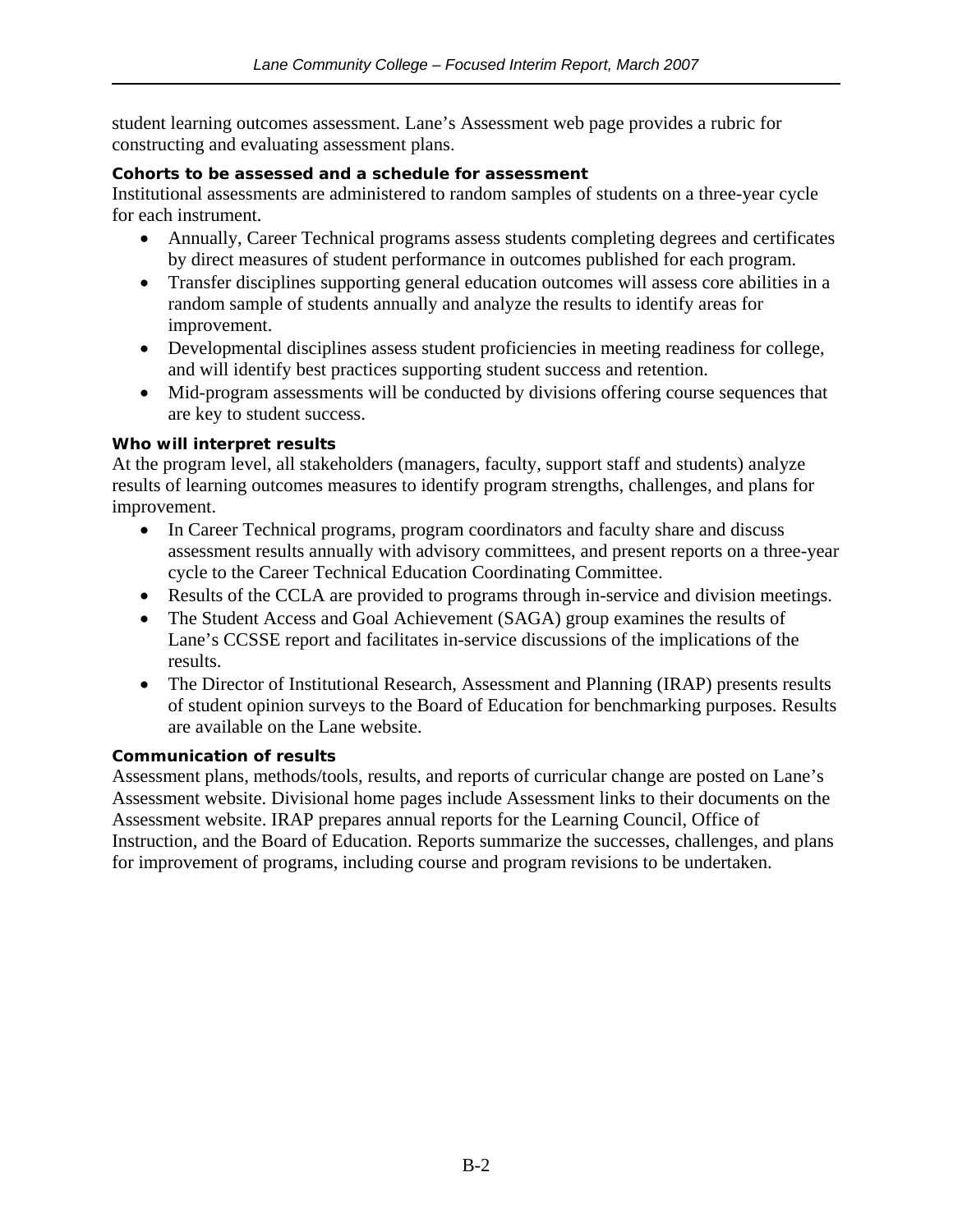### <span id="page-25-0"></span>**Appendix C. Creating a culture of assessment: the A-Team's mission**

As a result of the Self-Study recommendations, the Office of Instruction and Student Services (OISS) and the Learning Council called for the formation of the Assessment Team, a faculty-led group charged with facilitating systematic assessment of the educational program at Lane. Learning Council chartered the Assessment Team in fall 2005, setting out these purposes:

- Review and update Lane's Comprehensive Assessment Plan to include systematic student learning outcomes assessment procedures.
- Review student learning outcomes assessment plans; provide feedback to program coordinators on the quality of their plans.
- Develop strategies and processes to support systematic student learning outcomes assessment.
- Provide a variety of discussion forums and professional development on assessment issues.
- Collaborate with college teams establishing data storehouses and technological tools for assessment.
- Align learning outcomes assessment and curriculum development with ongoing college planning and resource allocation.
- Ensure that assessment activities are in alignment with accreditation standards and are congruent with employee contracts and college policy.

The work of the Assessment Team (known affectionately as the A-Team) is guided by the annual work plan reviewed and approved by the Learning Council. The work plan also forms the basis for the team's annual self-evaluation of progress and its report to the Learning Council.

The work of the A-Team actually began in spring 2005, before being chartered, with a transitional team of faculty and instructional managers with skills and interest in assessment. Most of these individuals continued on the A-Team after charter approval.

This initial team recognized that developing a true culture of assessment would be a long-term process requiring many conversations among faculty and managers. The term "culture" implies an integrated and shared pattern of behaviors, including habits, customs, values, beliefs, and institutions.

Creating a culture of assessment has involved:

- Coming to common understandings about student learning outcomes assessment, student learning outcomes, standards of evidence, and assessment methods
- Setting accountability for assessment
- Providing institutionalized processes for assessment, including the means to report assessments, discuss them and plan for improvements
- Bringing assessment of learning outcomes into all conversations about improving the educational program, as a matter of habit

The A-Team's first activities addressed the need for the college community to gain common understandings about student learning outcomes, student learning outcomes assessment, standards of evidence, and assessment methods. To initiate deep conversations on these topics,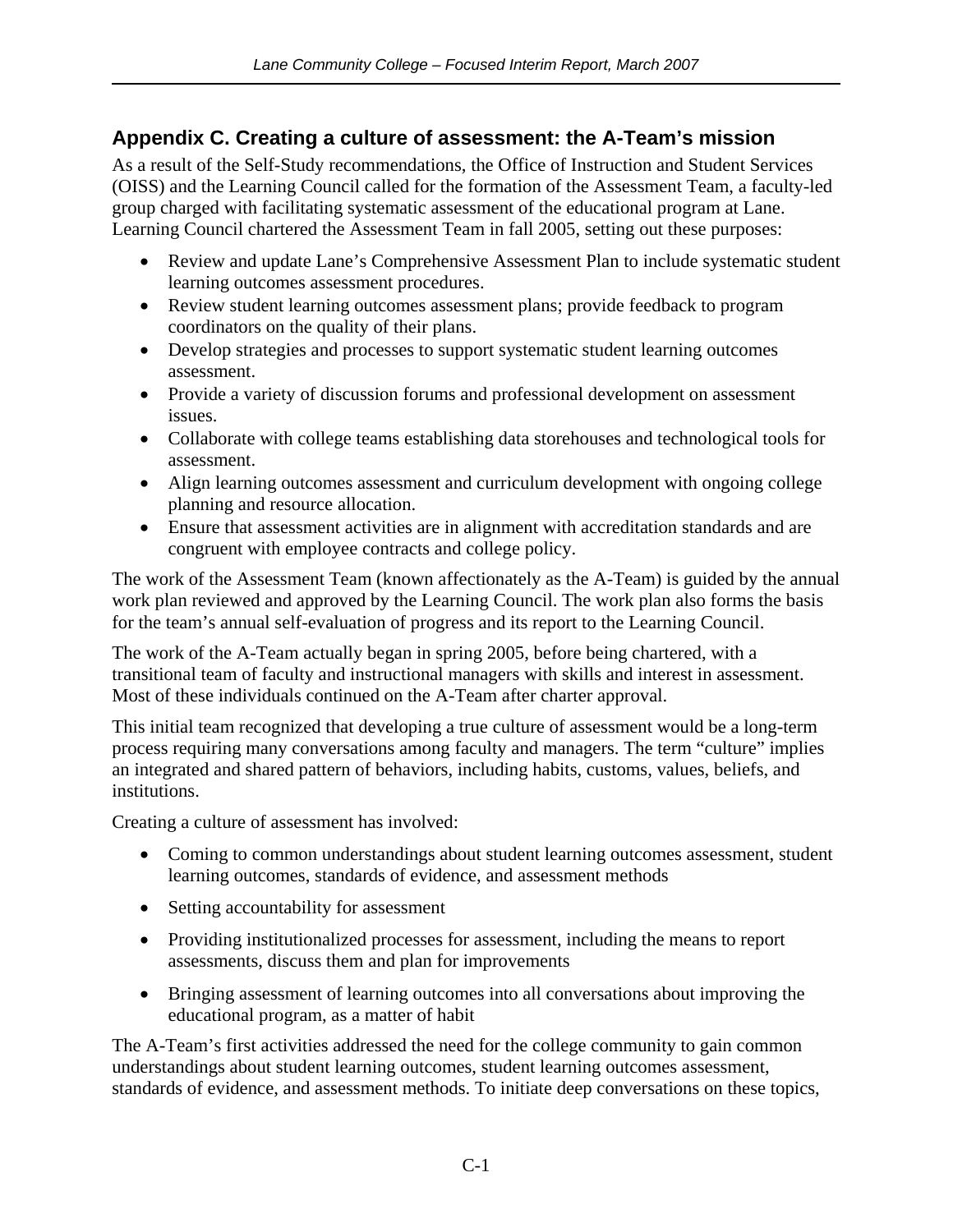the transitional A-Team planned a two-day in-service conference in fall 2005, *Collaborating to Assess Programs*. Discussions were designed to move beyond a "compliance mentality" for accreditation purposes to a professional model of reflective practice and program improvement. Activities centered on sharing learning outcomes for general education, along with assessment tools and models. Division-level discussions during the second day generated initial assessment plans for each program and general education division. The initial plans formed the basis for later reviews and coaching to assist programs and divisions in designing assessment plans and carrying them out. These two "kick-off" activities — the in-service discussions and development of assessment plans — provided shared experiences and language enabling the A-Team to connect with all areas of the instructional program.

The A-Team has accomplished these steps toward building and sustaining a culture of assessment of student learning outcomes at Lane:

- Highly visible in-service activities providing meaningful, inclusive conversations about student learning outcomes and assessment strategies.
- Initial assessment plans developed by all programs and divisions, fall 2005.
- One-on-one coaching for faculty and managers, using a rubric to evaluate and give feedback on assessment plans, spring 2005 and fall 2006.
- Creation of webpage for assessment resources, plans and results, linked to Division and program webpage, by winter 2007.
- Eleven assessment projects funded and supported in 11 programs, spring 2006.
- Highly successful assessment seminar for project participants in spring 2006, leading to deeper understandings of learning outcomes, assessment tools, and using assessments to improve programs.
- Publication of "Sustaining Teaching: The Value of Assessing Outcomes that Matter," by Mary Brau, Kate Sullivan, and Sarah Ulerick, The Community College Moment (Vol. 6, Spring 2006), Lane Community College, Eugene, OR.
- Development of a Student Learning Outcomes Assessment Plan, program review procedures, and college policy statement for continuous improvement of the educational program.
- Advocacy for adoption of the Community College Learning Assessment (CCLA) as a nationally-normed assessment of general education core abilities.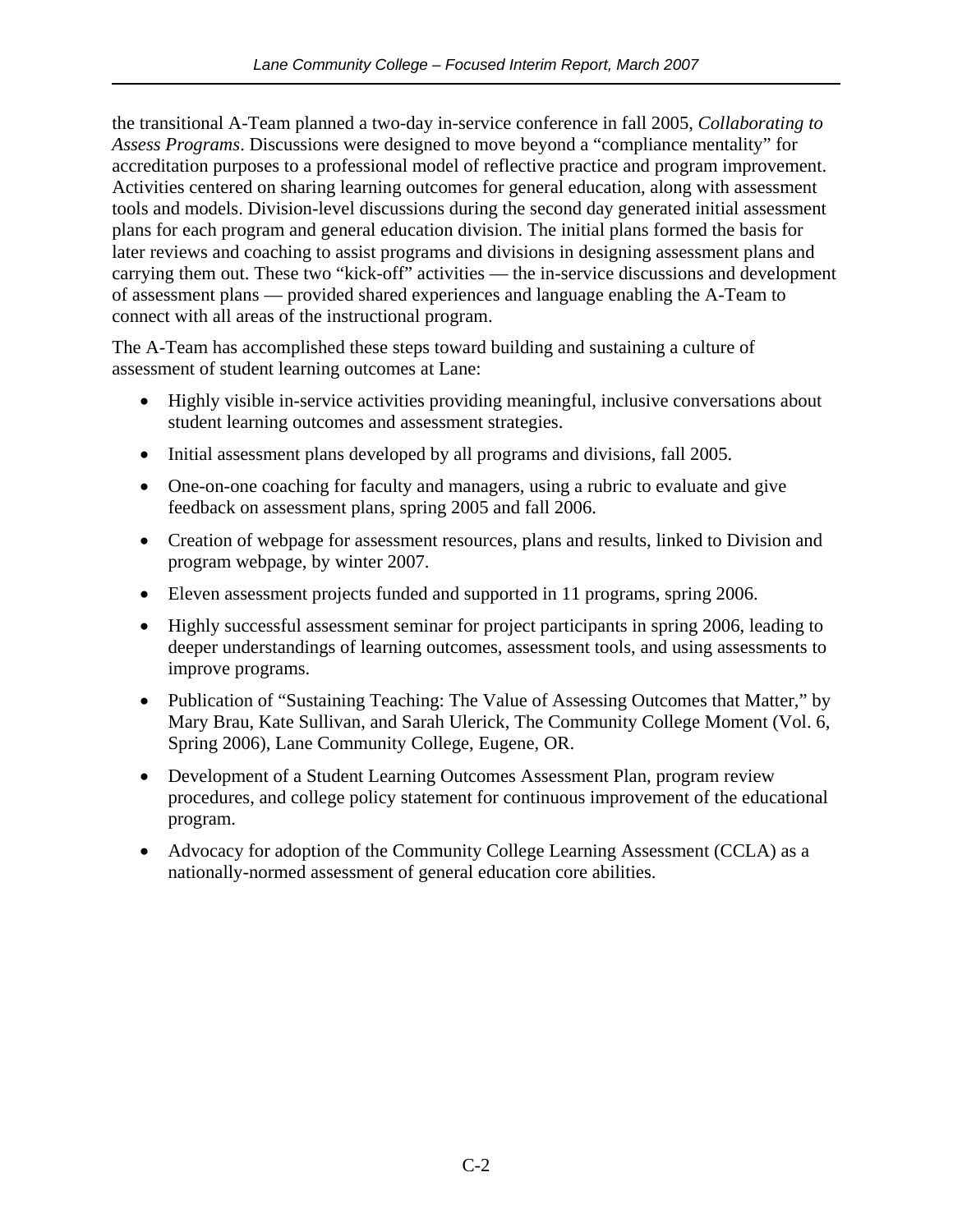<span id="page-27-0"></span>

| Dept                             | <b>Advisory Committee</b>        | <b>AAS</b>                | 2YR                     | 1YR                       | 04/05    | 05/06    | 06/07              | <b>VP Review</b> |
|----------------------------------|----------------------------------|---------------------------|-------------------------|---------------------------|----------|----------|--------------------|------------------|
| <b>Advanced Tech</b>             | Auto Body & Fender Tech.         | $\pmb{\times}$            | Χ                       |                           |          | 03/14/06 |                    | 3/20/07          |
| <b>Advanced Tech</b>             | Automotive Technology            | $\overline{X}$            | $\overline{\mathsf{X}}$ |                           |          | 01/17/06 |                    | 2/07             |
| <b>Advanced Tech</b>             | Aviation Main. Technician        | $\overline{X}$            | $\overline{X}$          |                           |          |          | 05/15/07           |                  |
| <b>Advanced Tech</b>             | <b>Construction Technology</b>   | $\overline{\mathsf{x}}$   |                         | $\pmb{\times}$            |          | 06/20/06 |                    | 6/07             |
| Advanced Tech                    | Diesel Technology                | $\overline{\mathsf{x}}$   | $\pmb{\times}$          | X                         | Jan-05   |          |                    | 2/20/07          |
| <b>Advanced Tech</b>             | <b>Drafting</b>                  | $\overline{\mathsf{x}}$   |                         | X                         |          |          | 01/23/07           |                  |
| <b>Advanced Tech</b>             | Electronic Technology            | $\overline{X}$            |                         |                           |          |          | 01/23/07           |                  |
| <b>Advanced Tech</b>             | Fabrication/Welding Tech.        | $\overline{X}$            |                         | $\times$                  | Nov-04   |          |                    | 6/13/06          |
| <b>Advanced Tech</b>             | Manufacturing Tech.              | $\overline{\mathsf{x}}$   | $\overline{X}$          |                           | Feb-05   |          |                    | 10/18/06         |
| <b>Advanced Tech/Flight</b>      | <b>Flight Technology</b>         | $\overline{\mathsf{x}}$   |                         |                           |          | 11/15/05 |                    | 11/06, 2/22/07   |
| Art/Applied Design               | Graphic Design                   | $\overline{\mathsf{x}}$   | $\overline{X}$          |                           |          | 05/16/06 |                    | 5/07             |
| Art/Applied Design               | Multimedia Design                | $\overline{\mathsf{x}}$   |                         | $\boldsymbol{\mathsf{X}}$ |          |          | 12/12/06           |                  |
| <b>Business Tech</b>             | Accounting                       | $\overline{X}$            |                         |                           | Oct-04   |          |                    |                  |
| <b>Business Tech</b>             | <b>Office Administration</b>     | $\overline{X}$            |                         | $\times$                  | Oct-04   |          |                    |                  |
| <b>Business Tech</b>             | Legal Assistant                  | $\overline{X}$            |                         |                           | Oct-04   |          |                    |                  |
| Center for Learning Advancement  | <b>ESL/IESL</b>                  |                           |                         |                           |          | 02/14/06 |                    | 2/28/07          |
| <b>Computer Information Tech</b> | Computer App. Specialist         |                           |                         | $\sf X$                   | Dec-04   |          |                    | 9/06-11/6/06     |
| <b>Computer Information Tech</b> | <b>Computer Network Operator</b> | $\boldsymbol{\mathsf{X}}$ |                         |                           | Dec-04   |          |                    | 9/06-11/6/06     |
| <b>Computer Information Tech</b> | <b>Computer Programming</b>      | $\overline{X}$            |                         |                           | $Dec-04$ |          |                    | 9/06-11/6/06     |
| <b>Computer Information Tech</b> | <b>Computer User Support</b>     | $\overline{X}$            |                         |                           | Dec-04   |          |                    | 9/06-11/6/06     |
| Conference & Culinary            | <b>Culinary and Hospitality</b>  | $\overline{X}$            |                         | $\overline{X}$            |          |          | 03/20/07           |                  |
| <b>Cooperative Education</b>     | Apprenticeship                   | $\overline{\mathsf{x}}$   |                         |                           | May-05   |          |                    | 11/06-11/15/06   |
| <b>Cooperative Education</b>     | Pro./Occ. Empl. Skills Training  |                           |                         | $\overline{X}$            |          |          | 11/14/06           |                  |
| Family & Health Careers          | <b>Dental Assisting</b>          |                           |                         | $\overline{X}$            |          |          |                    |                  |
| Family & Health Careers          | Dental Hygiene                   | $\overline{X}$            |                         |                           |          |          |                    |                  |
| Family & Health Careers          | <b>Early Childhood Education</b> | $\overline{X}$            |                         | $\overline{X}$            |          |          | $\star$            |                  |
| Family & Health Careers          | <b>Emergency Medical Tech.</b>   | $\overline{X}$            |                         |                           |          | 4/18/06  |                    | 4/5/07           |
| Family & Health Careers          | Health Records Tech.             |                           |                         | $\overline{X}$            |          |          | 02/13/07           |                  |
| Family & Health Careers          | Medical Office Assistant         |                           |                         | $\overline{\mathsf{x}}$   |          |          | 10/17/06           |                  |
| Family & Health Careers          | <b>Associate Degree Nursing</b>  | $\overline{X}$            |                         |                           | Mar-05   |          |                    | 10/06, 11/21/06  |
| Family & Health Careers          | <b>Respiratory Care</b>          | $\overline{\mathsf{x}}$   |                         |                           |          |          | $\overline{\cdot}$ |                  |
| Health & PE                      | <b>Fitness Training</b>          | $\overline{\mathsf{x}}$   | $\overline{X}$          |                           |          | 12/13/05 |                    | 1/07, 2/2807     |
| Science                          | <b>Energy Management</b>         | $\overline{\mathsf{x}}$   |                         |                           |          |          | 06/12/06           |                  |
| Social Science                   | <b>Criminal Justice</b>          | $\overline{\mathsf{x}}$   |                         |                           | Apr-05   |          |                    | 11/7/06          |
| Social Science                   | <b>Juvenile Corrections</b>      |                           |                         | $\overline{\mathsf{x}}$   |          |          |                    |                  |
| Social Science                   | <b>Human Services</b>            | $\overline{X}$            |                         |                           |          |          | 04/17/07           |                  |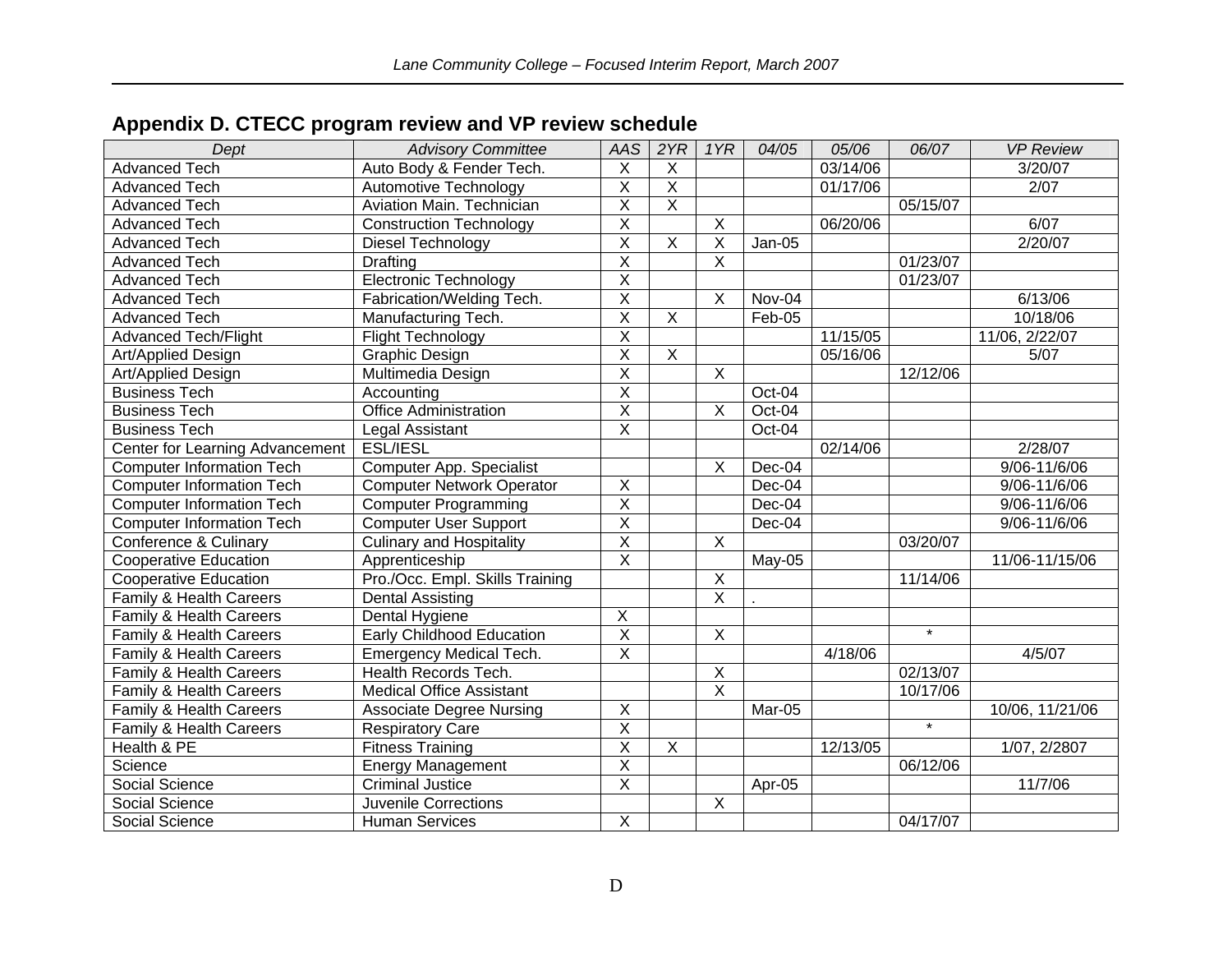### <span id="page-28-0"></span>**Appendix E. New Lane programs since 2004**

Lane has actively sought to serve the needs of students, the community, and our partners in higher education and industry by designing new programs based on assessments of need in the community. In some instances, such as with the new business degree and the new retailing certificate, statewide consortia came to agreement on the content of the new awards. In other instances, faculty, advisors, and industry advisory committees recognized a need for training not currently available in Lane County, especially short-term training. Examples of the latter curriculum development include most of the new certificates that are less than a year in length.

- Associate of Science Oregon Transfer-Business (ASOT-Bus)
- Retail Management certificate (less than one-year)
- Simulation and Game Development AAS
- Office Software Specialist certificate (less than one-year)
- Legal Office Skills certificate (less than one-year)

### **Proposed, pending state approval:**

- Network Security certificate (less than one-year)
- E-business Office Specialist (less than one-year)
- Bookkeeper certificate (less than one-year)
- Payroll Clerk certificate (less than one-year)
- Retail Management certificate (one-year)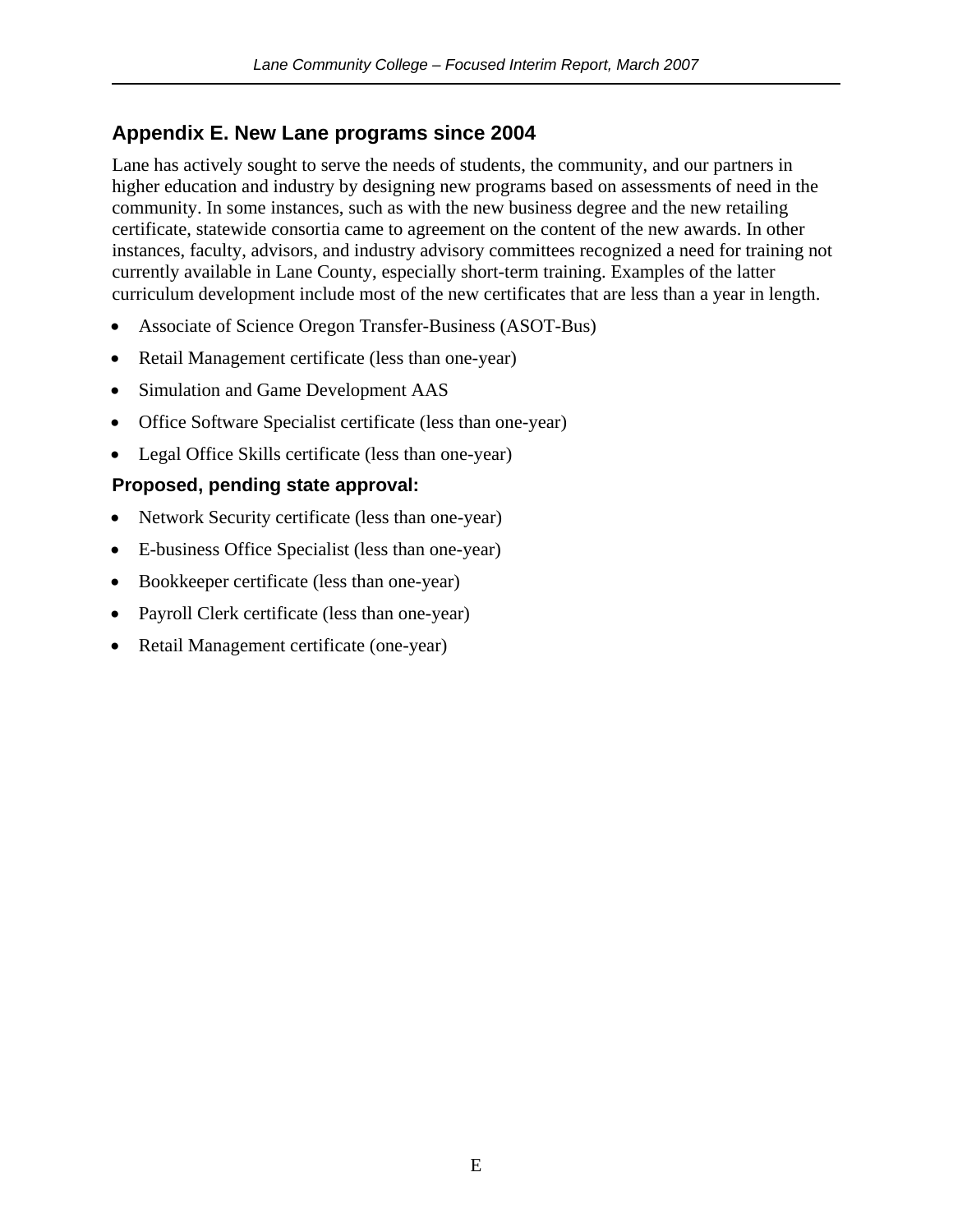# <span id="page-29-0"></span>**Appendix F. NSF-REESE grant proposal**

### Project Summary

This research project investigates a way to improve student achievement in STEM disciplines by transforming the community college classroom into a learning-centered environment that systematically cultivates student engagement and responsibility for learning. The proposed action research investigates implementation of a technology-supported assessment and feedback strategy within STEM instruction. This strategy is characterized by a constructivist approach to defining learning outcomes, and the integration of feedback techniques that augment student/faculty partnerships in learning. The flexible web-based tool for assessment and feedback will be easily adaptable to, and replicable in, other institutions.

Integrating data-driven assessment strategies into the learning environment requires carefully constructed feedback loops that build a partnership between faculty and students in the learning process, serving as the basis for transforming the role of students and integrating research about many aspects of teaching and learning. Two research questions will be addressed: (1) What is the impact of the strategy on student engagement, learning, retention, success, and persistence?

(2) What is the impact of the strategy on faculty beliefs and practices?

The research will be conducted at Lane Community College (Eugene, Oregon), a member institution of the League for Innovation in Community Colleges. Lane's institutional research office, vice president, and nine participating faculty in mathematics, computer information technology, geology, and biology as well as external researchers will share responsibilities for data collection, analysis, and reporting of results. They will use a combination of a quasiexperimental design and an ethnographic, action research design that draws on research about complex adaptive systems. Nationally recognized experts in student engagement, program and student assessment, and learning in STEM and other disciplines will serve as advisors. A nationally recognized evaluator will provide formative feedback and help position the study in the broader world of STEM research, knowledge, theory, and methods.

**Intellectual Merit:** The intervention being studied builds on existing research about learning outcomes, constructivist teaching, use of assessments to foster and reinforce learning, and student and faculty engagement. It tests the practicality and utility of that research for student success in a real life setting with faculty as action researchers. The intervention creates a strategic design for a holistic shift in classroom structure and culture to be learning-centered with students and faculty as partners in learning. The research design draws on current thinking about the use of mixed research methods and theories from complexity sciences.

**Broad Impact:** Although state policies and accreditation bring about significant change within the nation's 1,166 community colleges (AACC, 2006), the League for Innovation in Community Colleges is especially known to foster practical models for bringing about change and diffusing them among its 800-member alliance of community colleges. Results will be disseminated to the nation's community colleges through the League, national and state-wide STEM-discipline associations, and through the networks and publications of the researchers involved in the project. Methods used to increase student metacognition and performance will be reported in a web-based system for ease of access for students and faculty, and replicability for other institutions.